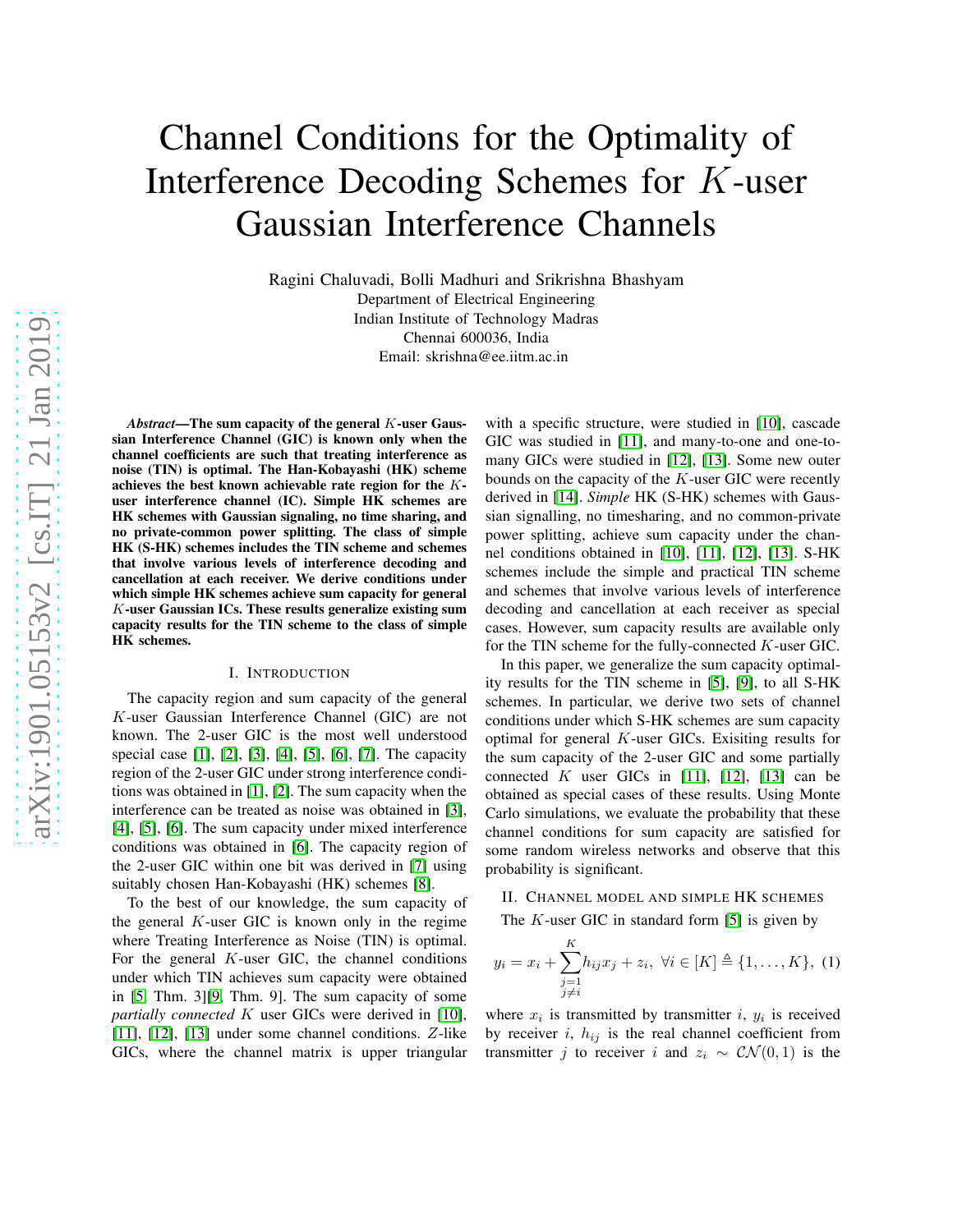additive white Gaussian noise at receiver i. Let  $P_i$  denote the transmit power constraint at transmitter  $i$ . As in [\[11\]](#page-6-10), we call HK schemes with Gaussian signaling, no timesharing, and no common-private power splitting as simple HK schemes. Each S-HK scheme is specified by the sets  $\{I(1), I(2), \ldots, I(K)\}, I(i) \subseteq [K] \backslash \{i\}, \forall i$ . In each such S-HK scheme, at receiver  $i$ , interference from transmitters  $j \in I(i)$  are treated as noise and interference from transmitters  $j \in D(i) \triangleq \{[K]\setminus\{I(i), i\}\}\$ are decoded. For the TIN scheme,  $I(i) = [K] \setminus \{i\}, \forall i$ .

#### III. SUM CAPACITY RESULTS

In this section, we derive two sets of channel conditions for the general  $K$ -user GIC under which sum capacity is achieved by S-HK schemes. The first set of channel conditions are in equations [\(2\)](#page-1-0)-[\(4\)](#page-1-1) of Theorem [1.](#page-1-2) The second set of channel conditions are given by equations [\(8\)](#page-1-3) and [\(9\)](#page-2-0)-[\(12\)](#page-2-1) in Theorems [2](#page-1-4) and [3,](#page-2-2) respectively.

In the result in Theorem [1,](#page-1-2) we consider the strategy of decoding interference from transmitters in  $D(i)$  for each i before decoding the desired message. For such decoding to be possible, conditions in [\(4\)](#page-1-1) need to be satisfied. For the optimality of treating the interference from transmitters in  $I(i)$  as noise for each i, we get conditions [\(2\)](#page-1-0)-[\(3\)](#page-1-5). These conditions correspond to the TIN optimality conditions for the modified GIC where all the links corresponding to decoded interference are removed.

<span id="page-1-2"></span>Theorem 1. *For the* K*-user GIC, the S-HK scheme defined by*  $I(i) \subseteq [K] \backslash \{i\}, \forall i \in [K]$  *achieves sum capacity, if there exist*  $\rho_i \in (0,1)$ ,  $\forall i \in [K]$ *, such that the following conditions are satisfied for all*  $i \in [K]$ 

$$
\sum_{j:i\in I(j)} \left[ \frac{h_{ji}^2}{1 + Q_j - \rho_j^2} \right] \le \frac{1}{P_i + \left( \frac{1 + Q_i}{\rho_i} \right)^2},\tag{2}
$$

$$
\sum_{j \in I(i)} \frac{h_{ij}^2 (1 + Q_j)^2}{\rho_j^2} \le 1 - \rho_i^2,\tag{3}
$$

$$
\prod_{j \in \mathcal{J}} \left( 1 + \frac{P_j}{1 + Q_j} \right) \le \left( 1 + \frac{\sum_{j \in \mathcal{J}} h_{ij}^2 P_j}{1 + P_i + Q_i} \right) \forall \mathcal{J} \subseteq D(i),\tag{4}
$$

where  $Q_i = \sum$  $j \in I(i)$  $h_{ij}^2 P_j$ ,  $D(i) = [K] \backslash \{i, I(i)\}$ . The sum *capacity is*

<span id="page-1-6"></span>
$$
C_{sum} = \sum_{i=1}^{K} \frac{1}{2} \log \left[ 1 + \frac{P_i}{1 + Q_i} \right].
$$
 (5)

*Proof.* (Achievability) Suppose that each receiver i decodes the interference from transmitters  $D(i)$ , and then decodes the information from  $i^{th}$  transmitter, while treating interference from other transmitters  $I(i)$  as noise. The multiple access channel (MAC) constraints for decoding the interference at each receiver  $i$  are

$$
\sum_{j \in \mathcal{J}} R_j \le \frac{1}{2} \log \left( 1 + \frac{\sum_{j \in \mathcal{J}} h_{ij}^2 P_j}{1 + P_i + Q_i} \right), \forall \mathcal{J} \subseteq D(i).
$$
\n
$$
(6)
$$

The sum capacity in [\(5\)](#page-1-6) is achieved if choosing

<span id="page-1-7"></span>
$$
R_i = \frac{1}{2} \log \left( 1 + \frac{P_i}{1 + Q_i} \right), \ \forall i \in [K] \tag{7}
$$

satisfies [\(6\)](#page-1-7), thereby resulting in conditions in [\(4\)](#page-1-1).

(Converse) For each receiver  $i \in [K]$ , use the genie signal  $\mathbf{s}_i^n = {\mathbf{x}_i^n + \mathbf{n}_i^n, \ \mathbf{x}_j^n, \ j \in D(i)}$  where  $\mathbf{n}_i^n \sim$  $\mathcal{N}(\mathbf{0}, \sigma_i^2 \mathbf{I})$  and  $E[n_i z_i] = \rho_i \sigma_i$ ,  $0 < \rho_i < 1$ . Here, for each *i*, we provide signals  $\mathbf{x}_j^n, \forall j \in D(i)$  in addition to the genie signal  $x_i^n + n_i^n$  that is used in [\[9\]](#page-6-8). Under [\(2\)](#page-1-0) and [\(3\)](#page-1-5), we get the required upper bound following steps similar to the proof in [\[9,](#page-6-8) Theorem 9], but with the above genie signals. The details are provided in Appendix [A.](#page-6-14)

Combining the conditions [\(2\)](#page-1-0) and [\(3\)](#page-1-5) for the converse with the conditions [\(4\)](#page-1-1) for achievability, we get the required result. 口

<span id="page-1-0"></span>Now, we derive the second set of channel conditions under which S-HK schemes are optimal. We do this in two steps. First, we derive general bounds on the achievable sum rate of S-HK schemes in Theorem [2.](#page-1-4) Unlike Theorem [1,](#page-1-2) where the interference is decoded and cancelled before decoding the desired signal, here we determine more general bounds on the achievable sum rate for an S-HK scheme. Then, we show in Theorem [3](#page-2-2) that one of the sum rate upperbounds in Theorem [2](#page-1-4) is also a sum capacity bound under some channel conditions. Therefore, the channel conditions under which we get a sum capacity result will comprise of (i) the conditions [\(9\)](#page-2-0)-[\(12\)](#page-2-1) required to prove the sum capacity upper bound in Theorem [3,](#page-2-2) and (ii) the conditions [\(8\)](#page-1-3) under which this sum capacity upperbound is achievable in Theorem [2.](#page-1-4)

<span id="page-1-5"></span><span id="page-1-4"></span><span id="page-1-1"></span>Theorem 2. *For the* K*-user GIC, the S-HK scheme defined by* {I(i)} *achieves sum rates* S *satisfying the following conditions for each*  $l \in [K]$ *.* 

<span id="page-1-3"></span>
$$
l.S \le \frac{1}{2} \sum_{i \in [K]} \log \left( 1 + \frac{\sum_{j \in \mathcal{J}_i} h_{ij}^2 P_j}{1 + Q_i} \right) \tag{8}
$$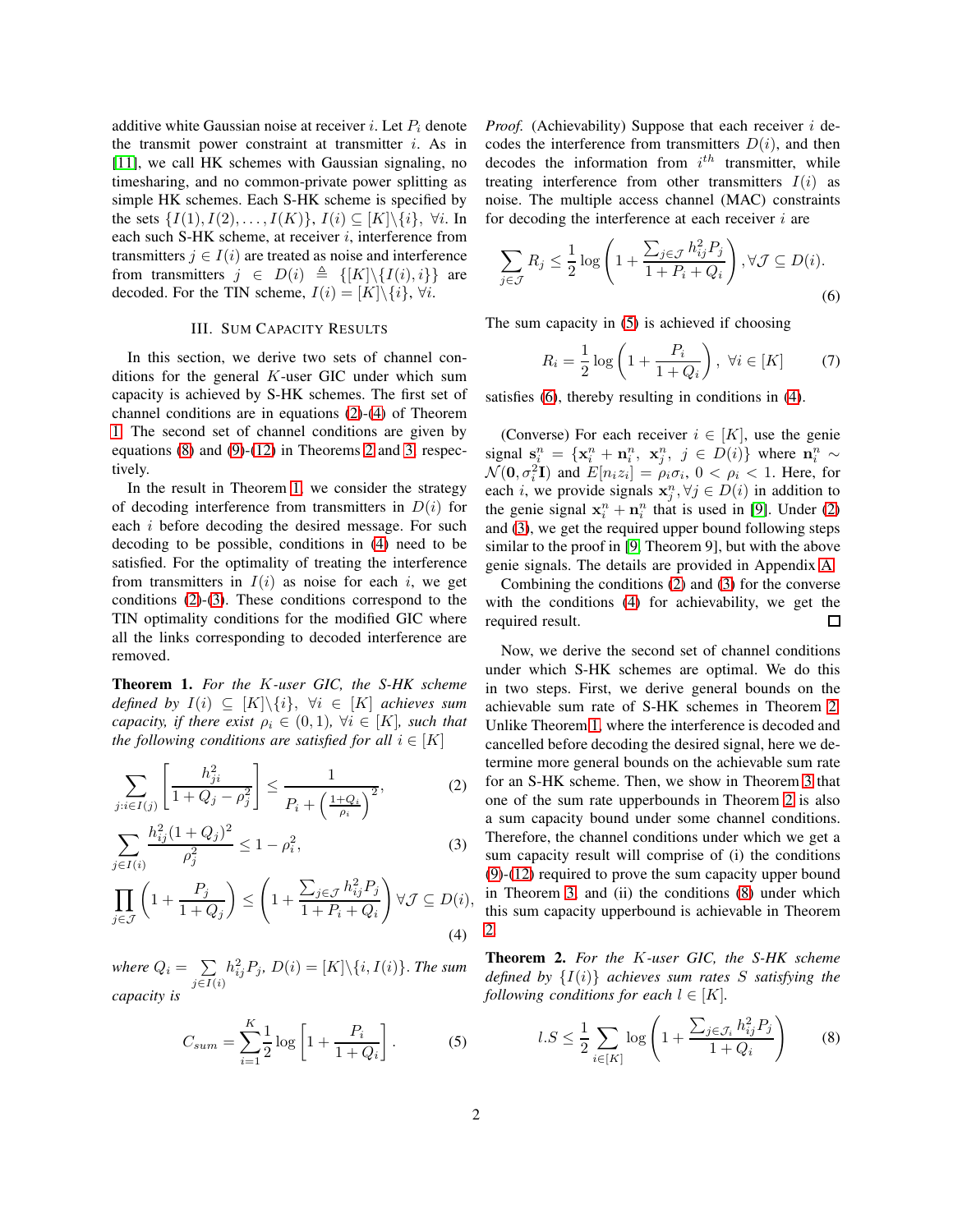for each choice of  $\mathcal{J}_i \subseteq [K] \backslash I(i)$  such that  $\quad \bigcup \ \ \mathcal{J}_i = \mathcal{S}_l.$  $i \in [K]$ Here  $\mathcal{S}_l$  is a multiset containing  $l$  copies of each element *in* [K] *and is denoted*  $S_l = \{(a, l) : a \in [K]\}$ *, and*  $Q_i = \sum$  $j \in I(i)$  $h_{ij}^2 P_j$ .

*Proof.* At each receiver i, users  $[K] \setminus I(i)$  form a Gaussian MAC with noise variance  $1 + Q_i$ . The achievable rates of each MAC at receiver  $i \in [K]$  satisfy

$$
\sum_{j \in \mathcal{J}_i} R_j \leq \frac{1}{2} \log \left( 1 + \frac{\sum_{j \in \mathcal{J}_i} h_{ij}^2 P_j}{1 + Q_i} \right) \forall \mathcal{J}_i \subseteq [K] \setminus I(i).
$$

Using Fourier-Motzkin elimination, we get the sum rate bounds in [\(8\)](#page-1-3).  $\Box$ 

The maximum sum rate achievable using an S-HK scheme is determined by the least upper bound for S among the bounds in [\(8\)](#page-1-3). As an example of a bound in the above theorem, consider  $l = 1$ ,  $\mathcal{J}_m = \{m, k\}$ for some  $m, k \in [K]$ ,  $\mathcal{J}_k = \phi$ , and  $\mathcal{J}_i = i$  for  $i \in$  $[K]\{m, k\}$ . This gives us the bound on sum rate to be

$$
\frac{1}{2}\log\left[1+\frac{P_m+h_{mk}^2P_k}{1+Q_m}\right]+\sum_{\substack{i=1\\i\neq k,m}}^K\frac{1}{2}\log\left[1+\frac{P_i}{1+Q_i}\right].
$$

Now, if we can show that one of these inequalities in [\(8\)](#page-1-3) is also an upper bound on the sum capacity under some conditions, then we get a sum capacity result. In the following theorem, we show that the sum rate bound expression in the example above is a sum capacity upper bound under conditions [\(9\)](#page-2-0)-[\(12\)](#page-2-1) (for the choice  $G(i)$  =  $I(i)$  in the following theorem).

<span id="page-2-2"></span>**Theorem 3.** Let  $G(i) \subseteq [K] \setminus \{i\}, \forall i \in [K]$  and let *there be some*  $m, k \in [K]$  *such that*  $m, k \notin G(i)$ ,  $\forall i \in$  $[K]\{k\}$ *. For the K-user GIC, if there exist*  $\rho_i \in (0,1)$ *,*  $\forall i \in [K] \backslash \{m\}$  *such that the following conditions are satisfied*

$$
\frac{1}{P_r + \left(\frac{1+Q_r}{\rho_r}\right)^2} \ge \sum_{\substack{i:r \in G(i) \\ i \neq \{m,k\}}} \left[\frac{h_{ir}^2}{1+Q_i - \rho_i^2}\right] + \delta_r \left[\frac{h_{mr}^2}{1+Q_m - \rho_k^2}\right] \forall r \in [K] \setminus \{m, k\},\tag{9}
$$

$$
\rho_k h_{mk} = 1 + Q_m \tag{10}
$$

$$
\sum_{j \in G(i)} \frac{h_{ij}^2 (1 + Q_j)^2}{\rho_j^2} \le 1 - \rho_i^2, \forall i \in [K] \setminus \{m, k\}, \tag{11}
$$

$$
\sum_{j \in G(m)} \frac{h_{mj}^2 (1+Q_j)^2}{\rho_j^2} \le 1 - \rho_k^2,\tag{12}
$$

*where*  $\delta_r = 1$  *if*  $r \in G(m)$  *and*  $\delta_r = 0$  *otherwise, and*  $Q_i = \sum$  $j \in G(i)$  $h_{ij}^2 P_j$ , then the sum capacity  $C_{sum}$  is upper *bounded by*

$$
\frac{1}{2}\log\left[1+\frac{(P_m+h_{mk}^2P_k)}{1+Q_m}\right]+\sum_{\substack{i=1\\i\neq k,m}}^{K}\frac{1}{2}\log\left[1+\frac{P_i}{1+Q_i}\right].
$$

*Proof.* The detailed proof is provided in Appendix [B.](#page-7-0) Here, we present a brief outline and highlight some aspects of the proof. First, we consider a modified channel with no interference at receiver  $k$ . The sum capacity of the original channel is upper bounded by the sum capacity of the modified channel. Then, we derive a genie-aided upper bound for the modified channel using the genie signals  $s_i^n$  at receiver i for each  $i \in [K]$  as follows:

$$
\begin{aligned} \mathbf{s}^n_i &= \{\mathbf{x}^n_i + \mathbf{n}^n_i, \mathbf{x}^n_j, j \in \bar{G}(i)\}, \ \forall i \in [K] \backslash \{m, k\} \\ \mathbf{s}^n_m &= \{\mathbf{x}^n_j, \ j \in \bar{G}(m) \backslash k\} \\ \mathbf{s}^n_k &= h_{mk} \mathbf{x}^n_k + \sum_{j \in G(m)} h_{mj} \mathbf{x}^n_j + \mathbf{n}^n_k \end{aligned}
$$

where  $\bar{G}(i) = [K] \setminus \{i, \{G(i)\}\}, n_i \sim \mathcal{N}(0, \sigma_i^2),$  $E[n_iz_i] = \rho_i \sigma_i$ , and  $0 < \rho_i < 1$ , for each  $i \in [K] \backslash \{m\}$ , and  $\sigma_k = 1$ . This choice of genie is then shown to be useful and smart under conditions [\(9\)](#page-2-0)-[\(12\)](#page-2-1) to obtain the upper bound in the theorem statement.

Here are some remarks about this proof.

- The genie signal is different from Theorem 1 for receivers  $m$  and  $k$ . The genie at receiver  $k$  has the interference component at receiver  $m$  from transmitter  $k$  and the other transmitters that are treated as noise. This choice ensures that  $h(\mathbf{s}_k^n) =$  $h(\mathbf{y}_m^n | \mathbf{s}_m^n, \mathbf{x}_m^n)$  and helps in cancelling one negative term in the sum capacity upper bound.
- The assumption that  $m, k \notin G(i)$ ,  $\forall i \in [K] \backslash \{k\}$  is used as part of the argument that the genie is useful.
- The first upper bounding step is with a modified channel with no interference at receiver k. It is interesting to note that the sum capacity result for the 2-user GIC under mixed interference in [\[6\]](#page-6-5) also uses the one-sided GIC as the first step, and we recover these results as special cases of our result.
- <span id="page-2-4"></span><span id="page-2-3"></span><span id="page-2-0"></span>• This proof also generalizes the proof for the many-to-one GIC in [\[13,](#page-6-12) Theorem 4] to the general  $K$ user GIC.

 $\Box$ 

<span id="page-2-1"></span>Some examples of the conditions obtained from Theorems 1-3 are presented in Appendix [E.](#page-12-0)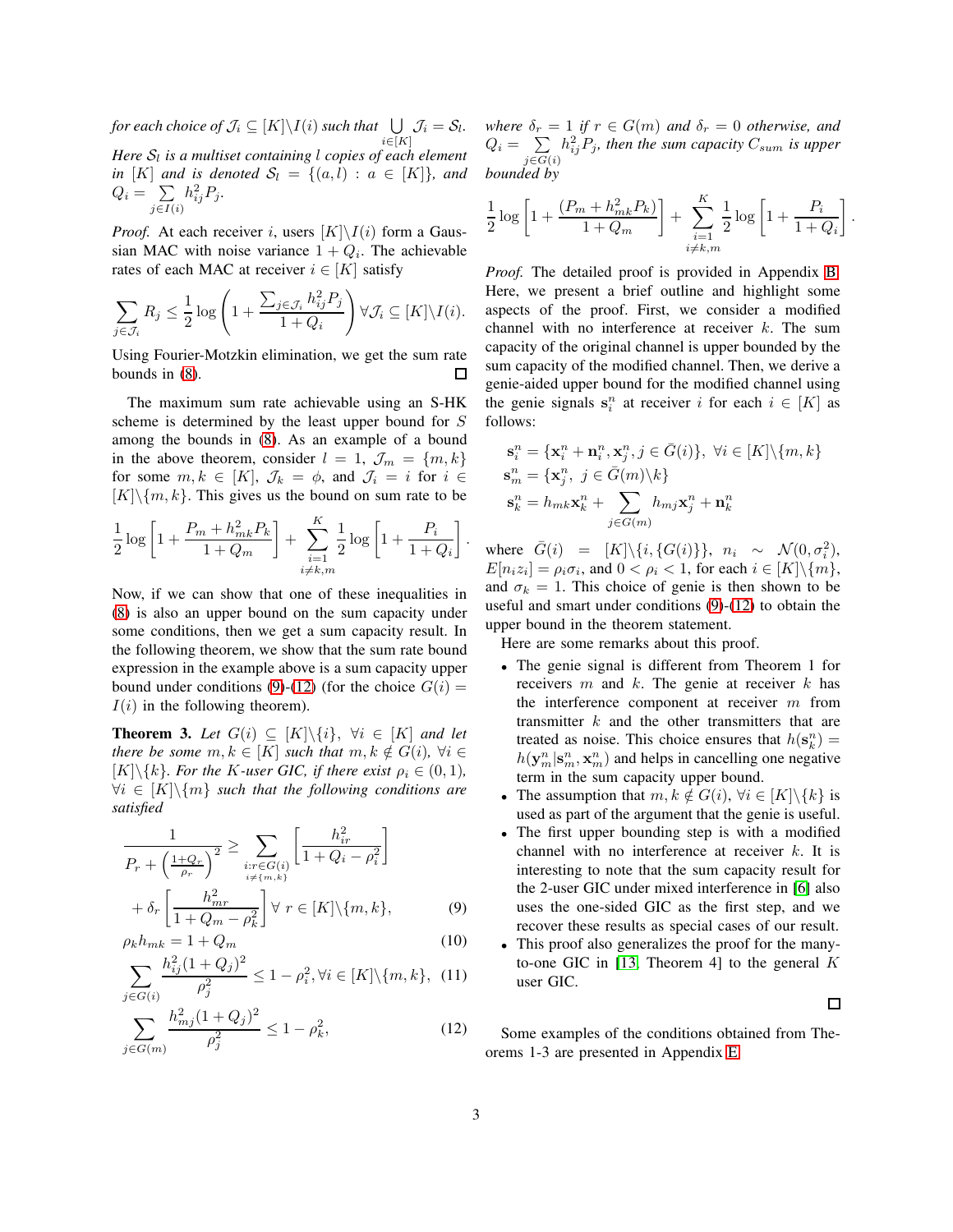## *A. Relation with exisiting sum capacity results*

Applying Theorems [1](#page-1-2)[-3](#page-2-2) to the special case of 2 user channels, i.e.,  $K = 2$ , we recover all known sum capacity results for the 2-user GIC in [\[1\]](#page-6-0), [\[2\]](#page-6-1), [\[3\]](#page-6-2), [\[4\]](#page-6-3), [\[6\]](#page-6-5). The first set of channel conditions in our paper gives the noisy interference result in [\[3\]](#page-6-2), [\[4\]](#page-6-3), [\[6\]](#page-6-5), the very strong interference result in [\[1\]](#page-6-0), and part of the mixed interference result in [\[6,](#page-6-5) Thm. 10] as special cases. The second set of channel conditions in our paper gives the remaining part of the mixed interference result in [\[6,](#page-6-5) Thm. 10] and the strong interference result in [\[2\]](#page-6-1). The actual list of channel conditions and the corresponding sum capacity are in Appendix [C.](#page-9-0)

Applying Theorems [1](#page-1-2)[-3](#page-2-2) to the special cases of partially connected Gaussian ICs, we can recover the sum capacity results in [\[13\]](#page-6-12), [\[12\]](#page-6-11), [\[11\]](#page-6-10). We can also get some new results for the K-user cyclic and cascade GICs. The results corresponding to the two channel conditions for the cyclic, cascade and many-to-one GICs are presented in Appendix [D.](#page-9-1)

## IV. NUMERICAL RESULTS

In this section, we numerically find the probability that the first set of channel conditions under which S-HK schemes achieve sum capacity, i.e, equations [\(2\)](#page-1-0)-[\(4\)](#page-1-1), are satisfied for three different random wireless network topologies. A similar study for the second set of channel conditions is currently under progress.

*Topology 1*: In this topology, all K transmitters are placed randomly and uniformly in a circular cell of radius 1 km. We assume that each transmitter has a nominal coverage radius of  $r_1$  m. For each transmitter, we then place its receiver randomly and uniformly in its coverage area. This topology is illustrated in figure [1](#page-3-0) for  $K=5$ .

*Topology 2*: In this topology, the first transmitter is placed at the center of a circle of radius  $r_2$  m and all the other transmitters are placed equally spaced on the perimeter of this circle. The nominal coverage radius of first transmitter is  $3r_2$  m and nominal coverage radius of all other transmitters are  $r_2$  m. For each transmitter, we place its receiver randomly and uniformly in its coverage area. This topology for  $K = 4$  is illustrated in figure [2.](#page-3-1) In topology 2, the first transmitter has a longer range and, therefore, there is higher probability that its signal at other receivers is strong enough to decode.

*Topology 3*: In this topology, all transmitters are placed equidistantly along a line, with transmitter to transmitter distance  $r_3$  m. For each transmitter, we place its corresponding receiver randomly and uniformly along the

<span id="page-3-0"></span>

Fig. 1: Topology 1 setup where triangles are transmitters and crosses are receivers

<span id="page-3-1"></span>

Fig. 2: Topology 2 setup where triangles are transmitters and crosses are receivers

same line towards its right within  $r_3$  m. We assume that the nominal coverage radius of each transmitter is  $r_3$  m. This topology for  $K = 4$  is illustrated in figure [3.](#page-4-0) In topology 3, each receiver usually observes strong interference only from its adjacent transmitter.

For channel fading, we use the Erceg model [\[15\]](#page-6-15) as done in [\[16\]](#page-6-16). We used an operating frequency of 1.9 GHz and the terrain category of hilly/light tree density for model parameters. The noise floor is taken as  $-110$ dBm and transmit power at each transmitter is chosen such that the expected value of the SNR at the boundary of their nominal coverage area is 0 dB.

For generating the plots, we consider 1000 realizations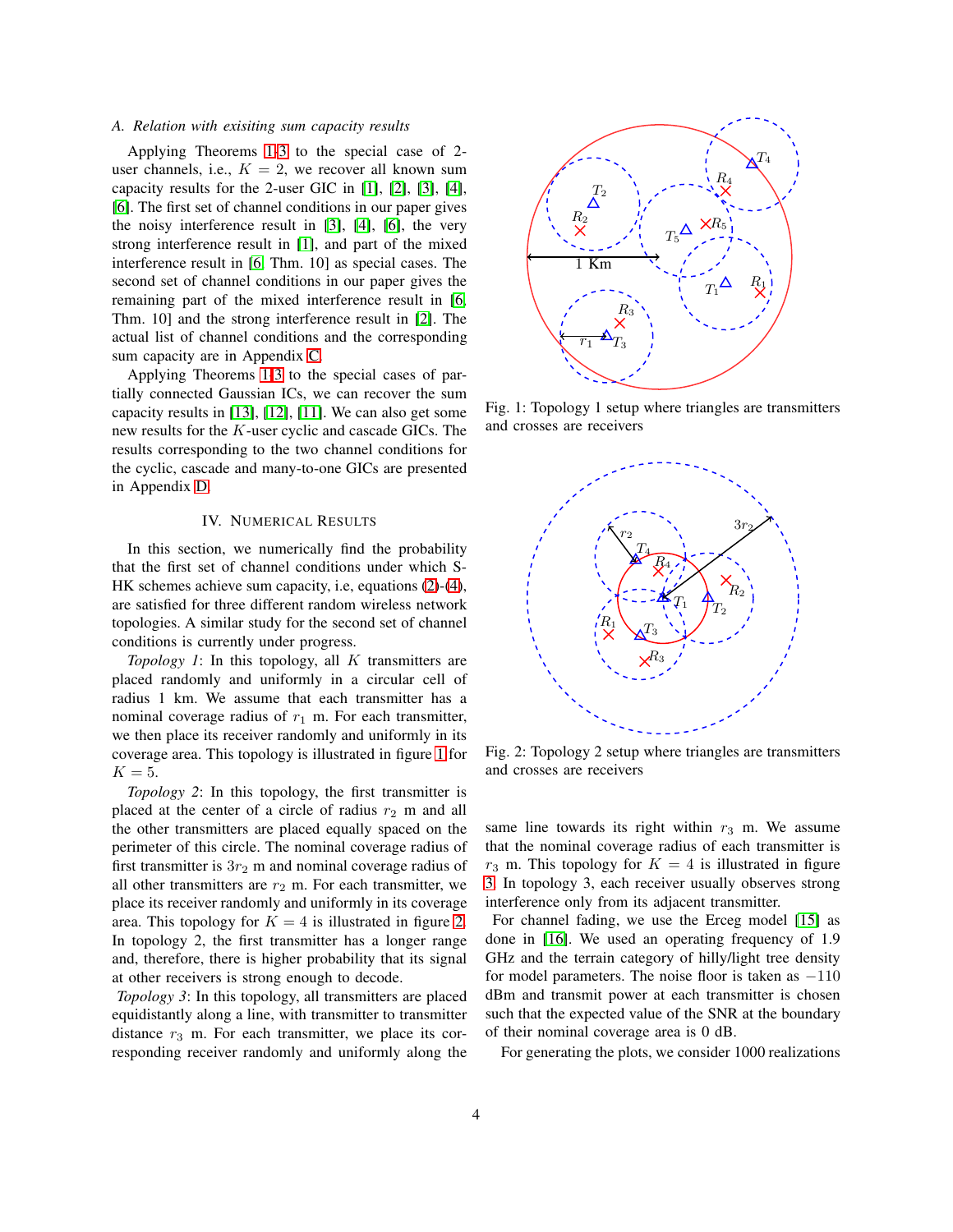<span id="page-4-0"></span>

Fig. 3: Topology 3 setup where triangles are transmitters and crosses are receivers

of the channel. With topology 1, for every realization we randomly place  $K$  transmitters inside 1 km circular cell and also randomly place each receiver in its corresponding transmitters coverage area. With topology 2 and topology 3, first we fix the transmitters locations and for every realization we randomly place each receiver in its corresponding transmitter's coverage area.

In Figures [4,](#page-4-1) [5,](#page-4-2) [6,](#page-4-3) we plot the probability that the conditions [\(2\)](#page-1-0)-[\(4\)](#page-1-1) are satisfied for (i) TIN scheme, (ii) all S-HK schemes except the TIN scheme (denoted S- $HK\$  TIN) and (iii) all S-HK schemes. Figures [4,](#page-4-1) [5,](#page-4-2) [6](#page-4-3) are plotted for topologies 1, 2, and 3, respectively. We observe that the probability that the conditions for optimality are satisfied is significant. In Fig. [4,](#page-4-1) this probability increases with increasing nominal coverage radius  $r_1$  as expected for S-HK\TIN.

<span id="page-4-1"></span>

Fig. 4: Success probability of conditions [\(2\)](#page-1-0), [\(3\)](#page-1-5), [\(4\)](#page-1-1) for TIN scheme , S-HK schemes excluding TIN and all S-HK schemes with topology 1,  $K = 3$ 

<span id="page-4-2"></span>

Fig. 5: Success probability of conditions [\(2\)](#page-1-0), [\(3\)](#page-1-5), [\(4\)](#page-1-1) for TIN scheme , S-HK schemes excluding TIN and all S-HK schemes with topology 2,  $K = 3$ 

<span id="page-4-3"></span>

Fig. 6: Success probability of conditions [\(2\)](#page-1-0), [\(3\)](#page-1-5), [\(4\)](#page-1-1) for TIN scheme , S-HK schemes excluding TIN and all S-HK schemes with topology 3,  $K = 3$ 

In Figures [7,](#page-5-0) [8,](#page-5-1) [9,](#page-5-2) we plot the probability that the conditions [\(2\)](#page-1-0), [\(3\)](#page-1-5), [\(4\)](#page-1-1) are satisfied for (i) all S-HK schemes except TIN scheme, (ii) all S-HK schemes where atmost 1 strong interference signal is decoded at each receiver except TIN (denoted S-HK1\TIN). Figures [7,](#page-5-0) [8,](#page-5-1) [9](#page-5-2) are plotted for topologies 1, 2, and 3, respectively. In topologies 2 and 3, decoding atmost one strong interference at each receiver is the most important class of S-HK schemes as expected since there is mainly one strongly interfering signal in these topologies.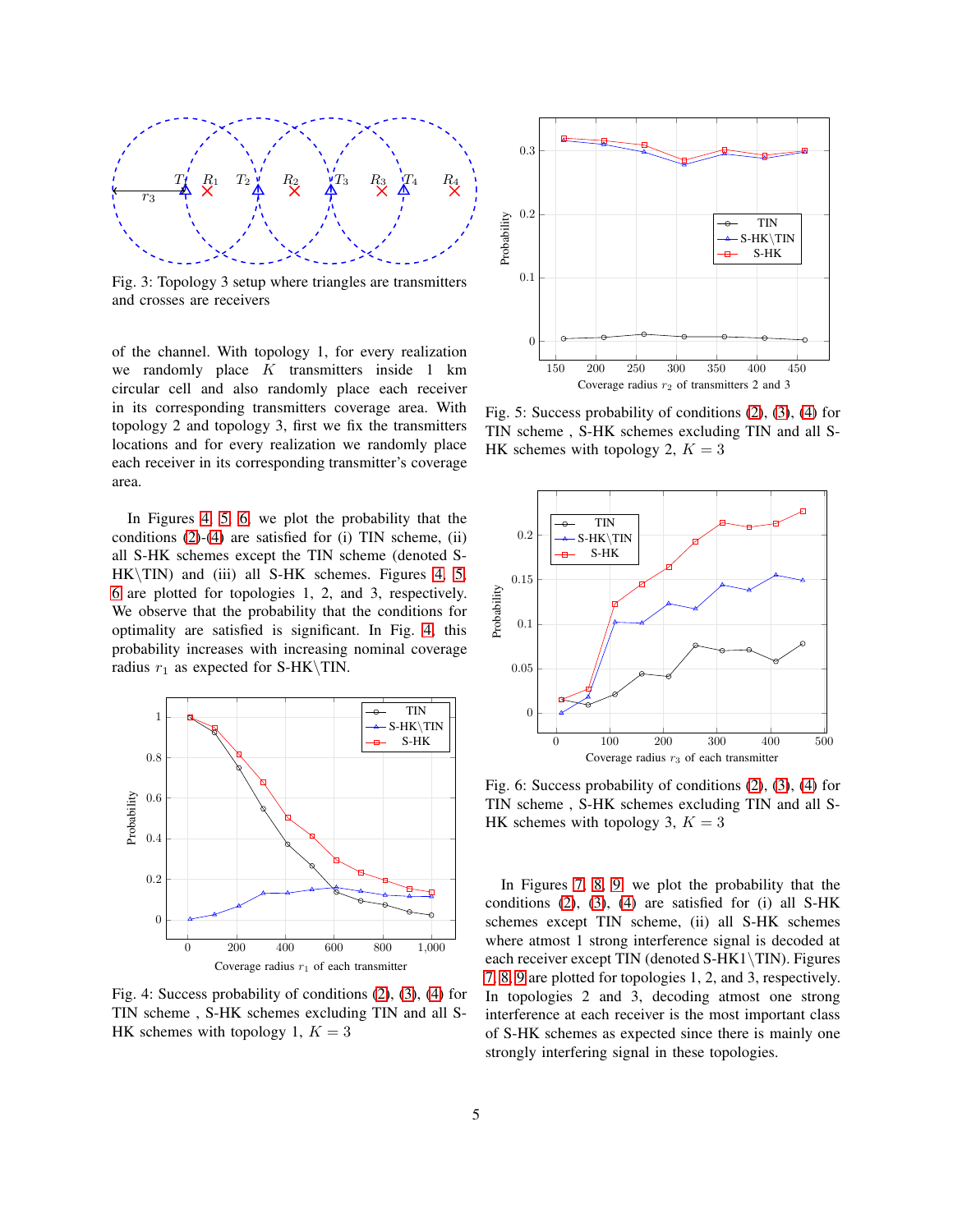<span id="page-5-0"></span>

Fig. 7: Success probability of conditions [\(2\)](#page-1-0), [\(3\)](#page-1-5), [\(4\)](#page-1-1) for topology 1,  $K = 3$ 

<span id="page-5-1"></span>

Fig. 8: Success probability of conditions [\(2\)](#page-1-0), [\(3\)](#page-1-5), [\(4\)](#page-1-1) for topology 2,  $K = 3$ 

In Fig. [10,](#page-5-3) we plot the success probability of the achievability conditions [\(4\)](#page-1-1) alone and compare them with success probability of all conditions  $(2)$ ,  $(3)$ ,  $(4)$  for all S-HK schemes except TIN for topology 1 with  $K = 3$ and  $K = 4$ . It can be observed that the probability that achievability conditions are satisfied is much larger than the probability that all conditions are satisfied. It is worth noting that whenever the achievability conditions are satisfied, interference can be decoded and the resulting sum rate will be significantly better than the rate achieved by the TIN scheme. Therefore, even when the sum capacity conditions are not satisfied, there is significant

<span id="page-5-2"></span>

Fig. 9: Success probability of conditions [\(2\)](#page-1-0), [\(3\)](#page-1-5), [\(4\)](#page-1-1) for topology 3,  $K = 3$ 

<span id="page-5-3"></span>

Fig. 10: Success probability of achievability conditions [\(4\)](#page-1-1) and success probability of conditions [\(2\)](#page-1-0), [\(3\)](#page-1-5), [\(4\)](#page-1-1) for all S-HK schemes except TIN with topology 1,  $K = 3$ and  $K = 4$ 

improvement in the sum rate of S-HK schemes with interference decoding compare to the TIN scheme. As  $K$  increases, the probability of at least one interference signal being decodable increases as expected.

## V. CONCLUSIONS

We obtained new sum capacity results for the general K-user Gaussian IC. We derived two sets of channel conditions under which S-HK schemes are sum capacity optimal for the  $K$  user Gaussian IC. This general re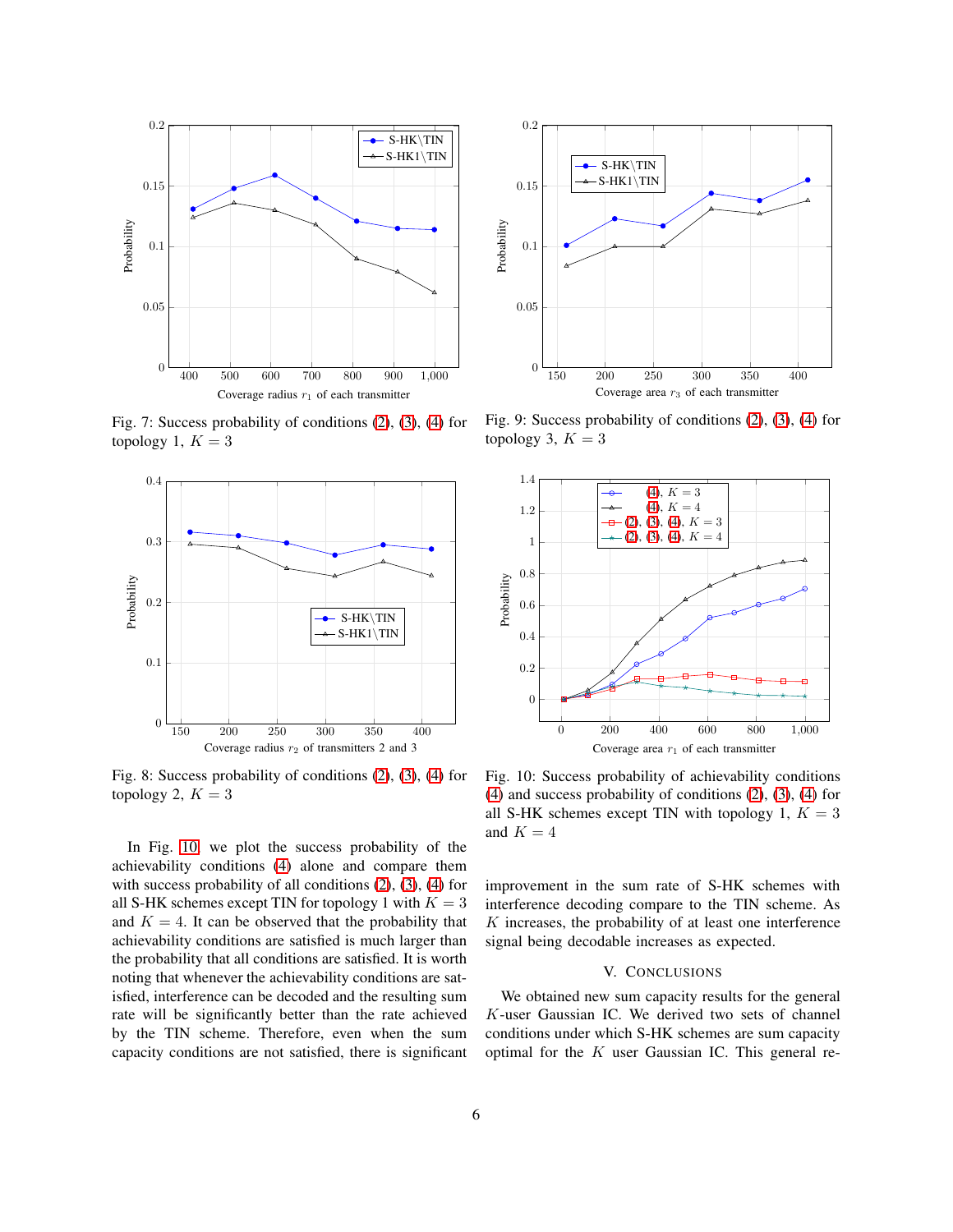sult also allows us to obtain all existing sum capacity results for 2-user GICs and partially connected GICs like the cascade, many-to-one and one-to-many GICs as special cases. We also study the probability that the channel conditions required for the sum capacity result are satisfied in random wireless networks using Monte Carlo simulations. The numerical results show that S-HK schemes are optimal with significant probability in the considered topologies. By selecting the best S-HK scheme for each channel condition, these results can be used for dynamic interference management and sum rate maximization in wireless networks.

#### **REFERENCES**

- <span id="page-6-0"></span>[1] A. Carleial, "A case where interference does not reduce capacity (corresp.)," *IEEE Trans. Inf. Theory*, vol. 21, no. 5, pp. 569–570, Sep 1975.
- <span id="page-6-1"></span>[2] H. Sato, "The capacity of the gaussian interference channel under strong interference (corresp.)," *IEEE Transactions on Information Theory*, vol. 27, no. 6, pp. 786–788, Nov 1981.
- <span id="page-6-2"></span>[3] V. S. Annapureddy and V. V. Veeravalli, "Gaussian interference networks: Sum capacity in the low-interference regime and new outer bounds on the capacity region," *IEEE Transactions on Information Theory*, vol. 55, no. 7, pp. 3032–3050, July 2009.
- <span id="page-6-3"></span>[4] X. Shang, G. Kramer, and B. Chen, "A new outer bound and the noisy-interference sumrate capacity for gaussian interference channels," *IEEE Trans. Inf. Theory*, vol. 55, no. 2, pp. 689–699, Feb 2009.
- <span id="page-6-4"></span>[5] ——, "New outer bounds on the capacity region of gaussian interference channels," in *Proc. IEEE (ISIT), Toronto, ON, Canada*, Jul. 2008, pp. 245–249.
- <span id="page-6-5"></span>[6] A. S. Motahari and A. K. Khandani, "Capacity bounds for the gaussian interference channel," *IEEE Trans. Inf. Theory*, vol. 55, no. 2, pp. 620–643, Feb 2009.
- <span id="page-6-6"></span>[7] R. H. Etkin, D. N. C. Tse, and H. Wang, "Gaussian interference channel capacity to within one bit," *IEEE Transactions on Information Theory*, vol. 54, no. 12, pp. 5534–5562, Dec 2008.
- <span id="page-6-7"></span>[8] T. Han and K. Kobayashi, "A new achievable rate region for the interference channel," *IEEE Transactions on Information Theory*, vol. 27, no. 1, pp. 49–60, Jan 1981.
- <span id="page-6-8"></span>[9] X. Shang, *On the capacity of Gaussian interference channels*. Syracuse University, 2008.
- <span id="page-6-9"></span>[10] D. Tuninetti, "K-user interference channels: General outer bound and sum-capacity for certain gaussian channels," in *2011 IEEE International Symposium on Information Theory Proceedings*, July 2011, pp. 1166–1170.
- <span id="page-6-10"></span>[11] Y. Liu and E. Erkip, "On the sum capacity of K-user cascade gaussian Z-interference channel," in *2011 IEEE International Symposium on Information Theory Proceedings*, July 2011, pp. 1382–1386.
- <span id="page-6-11"></span>[12] R. Prasad, S. Bhashyam, and A. Chockalingam, "On the gaussian many-to-one X channel," *IEEE Transactions on Information Theory*, vol. 62, no. 1, pp. 244–259, Jan 2016.
- <span id="page-6-12"></span>[13] A. Gnanasambandam, R. Chaluvadi, and S. Bhashyam, "On the sum capacity of many-to-one and one-to-many gaussian interference channels," in *2017 51st Asilomar Conference on Signals, Systems, and Computers*, Oct 2017, pp. 1842–1846.
- <span id="page-6-13"></span>[14] J. Nam, "Capacity bounds for the K-user gaussian interference channel," *IEEE Transactions on Information Theory*, vol. 63, no. 10, pp. 6416–6439, Oct 2017.
- <span id="page-6-15"></span>[15] V. Erceg, L. J. Greenstein, S. Y. Tjandra, S. R. Parkoff, A. Gupta, B. Kulic, A. A. Julius, and R. Bianchi, "An empirically based path loss model for wireless channels in suburban environments," *IEEE Journal on Selected Areas in Communications*, vol. 17, no. 7, pp. 1205–1211, July 1999.
- <span id="page-6-16"></span>[16] C. Geng, N. Naderializadeh, A. S. Avestimehr, and S. A. Jafar, "On the optimality of treating interference as noise," *IEEE Transactions on Information Theory*, vol. 61, no. 4, pp. 1753– 1767, April 2015.

#### <span id="page-6-14"></span>APPENDIX A

#### CONVERSE PART OF PROOF OF THEOREM [1](#page-1-2)

(Converse) Consider the genie-aided channel where each receiver  $i \in [K]$  is given the genie signal  $s_i^n =$  $\{x_i^n + n_i^n, x_j^n, j \in D(i)\}\$ , where  $n_i^n \sim \mathcal{N}(\mathbf{0}, \sigma_i^2 \mathbf{I})$  and  $E[n_iz_i] = \rho_i \sigma_i$ ,  $0 < \rho_i < 1$ . For the result for TIN in [\[9\]](#page-6-8), the special case of this genie-aided channel where  $D(i)$  is empty for all i was used. Now, the sum capacity can be upper bounded as

$$
nC_{sum} \leq \sum_{i=1}^{K} I(\mathbf{x}_i^n; \mathbf{y}_i^n, \mathbf{s}_i^n)
$$
  
\n
$$
= \sum_{i=1}^{K} I(\mathbf{x}_i^n; \mathbf{y}_i^n, \mathbf{x}_i^n + \mathbf{n}_i^n | \mathbf{x}_j^n, j \in D(i))
$$
  
\n
$$
= \sum_{i=1}^{K} [h(\mathbf{x}_i^n + \mathbf{n}_i^n) - h(\mathbf{n}_i^n)]
$$
  
\n
$$
+ \sum_{i=1}^{K} h(\mathbf{y}_i^n | \mathbf{x}_i^n + \mathbf{n}_i^n, \mathbf{x}_j^n, j \in D(i))
$$
  
\n
$$
- \sum_{i=1}^{K} \left[ h\left(\sum_{j \in I(i)} h_{ij} \mathbf{x}_j^n + \mathbf{u}_i^n\right) \right]
$$
(13)

where  $u_i^n \sim \mathcal{N}(\mathbf{0}, (1 - \rho_i^2)\mathbf{I})$ ,  $\forall i \in [K]$ . Assuming

<span id="page-6-17"></span>
$$
1 - \rho_i^2 = \phi_i + \sum_{j \in I(i)} h_{ij} \sigma_j^2, \forall i \in [K]
$$
 (14)

where  $\phi_i \geq 0$ , we can write

$$
cov(\mathbf{u}_i^n) = cov(\sqrt{\phi_i}\mathbf{n}_0^n + \sum_{j \in I(i)} h_{ij}\mathbf{n}_j^n),
$$

where  $\mathbf{n}_0^n \sim \mathcal{N}(\mathbf{0}, \mathbf{I})$  and is independent of  $\mathbf{n}_i^n, \forall i \in [K]$ . Now, we have

$$
\exp\left[\frac{2}{n}h\left(\sum_{j\in I(i)}h_{ij}\mathbf{x}_{j}^{n}+\mathbf{u}_{i}^{n}\right)\right]
$$
  
\n
$$
=\exp\left[\frac{2}{n}h\left(\sqrt{\phi_{i}}\mathbf{n}_{0}^{n}+\sum_{j\in I(i)}(h_{ij}\mathbf{x}_{j}^{n}+h_{ij}\mathbf{n}_{j}^{n})\right)\right]
$$
  
\n
$$
\stackrel{(a)}{\geq}\exp\left[\frac{2}{n}h\left(\sqrt{\phi_{i}}\mathbf{n}_{0}^{n}\right)\right]+\sum_{j\in I(i)}\exp\left[\frac{2}{n}h\left(h_{ij}\mathbf{x}_{j}^{n}+h_{ij}\mathbf{n}_{j}^{n}\right)\right]
$$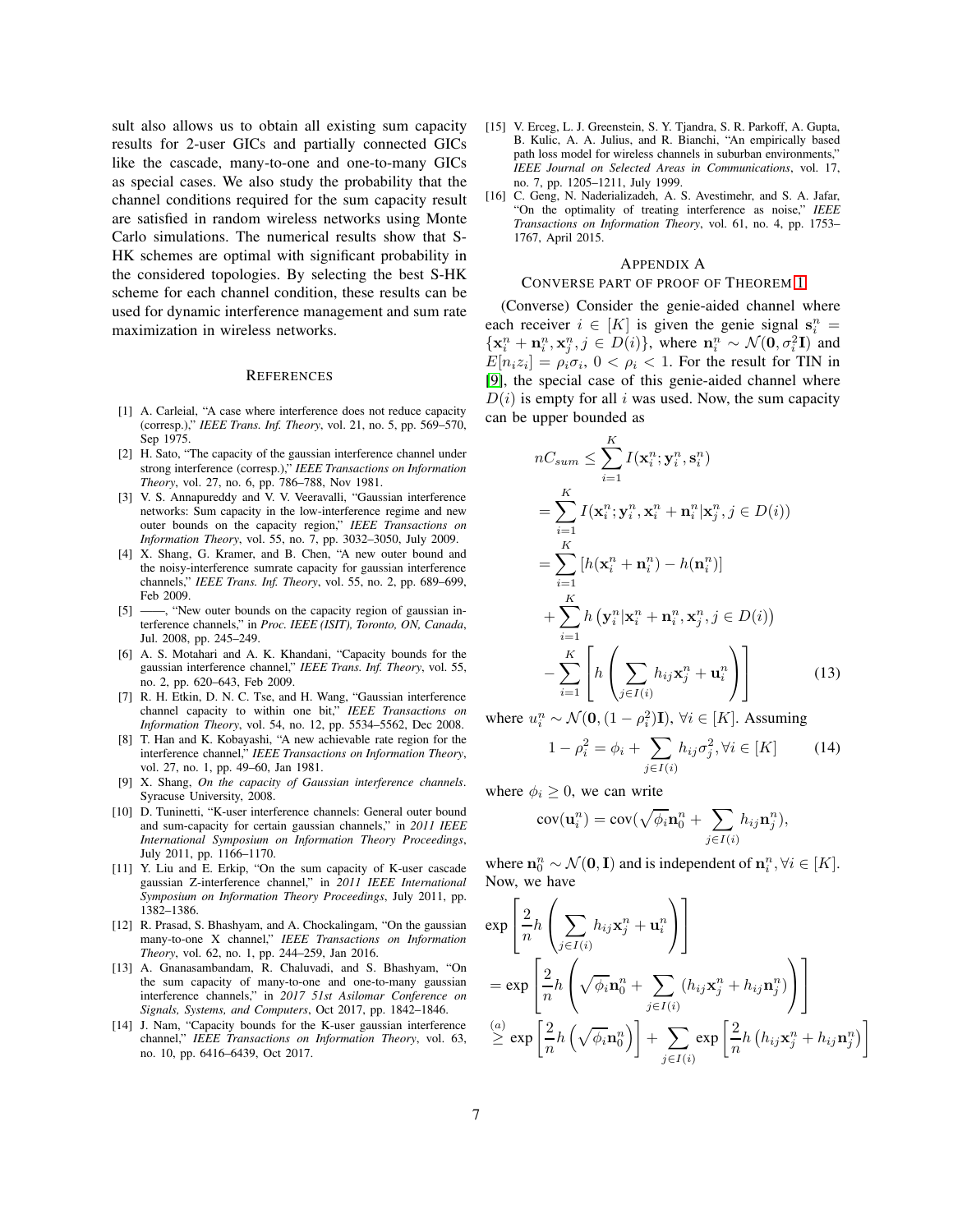$$
=2\pi e\phi_i+\sum_{j\in I(i)}h_{ij}^2\exp\left[\frac{2}{n}h(\mathbf{x}_j^n+\mathbf{n}_j^n)\right],\qquad(15)
$$

where (a) follows from entropy-power inequality (EPI). Therefore, we have

$$
\sum_{i=1}^K \left[ h(\mathbf{x}_i^n + \mathbf{n}_i^n) - h\left(\sum_{j \in I(i)} h_{ij}\mathbf{x}_j^n + \mathbf{u}_i^n\right) \right]
$$
  

$$
\leq \frac{n}{2} \sum_{i=1}^K \left[ t_i - \log \left(2\pi e \phi_i + \sum_{j \in I(i)} h_{ij}^2 e^{t_j} \right) \right] \triangleq \frac{n}{2} f(\mathbf{t}).
$$

where  $t_i \triangleq \frac{2}{n}h(\mathbf{x}_i^n + \mathbf{n}_i^n), \forall i \in [K]$  and t is the vector of all  $t_i$ 's. From the power constraints, we have  $t_i \leq \log \left[ 2 \pi e(P_i + \sigma_i^2) \right], i \in [K].$  Under these constraints on  $t_i$ , it can be shown as in [\[9\]](#page-6-8) that  $f(t)$  is maximized at  $t_k = \log \left[2\pi e(P_k + \sigma_k^2)\right]$  provided  $\frac{\partial f}{\partial t_k}$ at  $t_i = \log \left[2\pi e(P_i + \sigma_i^2)\right], \forall i \in [K]$  are greater than equal to 0. Thus, we have the conditions

$$
\sum_{i:k\in I(i)} \left[ \frac{h_{ik}^2}{1+Q_i - \rho_i^2} \right] \le \frac{1}{P_k + \sigma_k^2}, \ \forall k \in [K]. \quad (16)
$$

Therefore, we now have

$$
C_{sum} \leq \sum_{i=1}^{K} I(x_{iG}; y_{iG}, s_{iG})
$$
  
= 
$$
\sum_{i=1}^{K} I(x_{iG}; y_{iG}, x_{jG}, j \in D(i))
$$
  
+ 
$$
\sum_{i=1}^{K} I(x_{iG}; x_{iG} + n_{iG}| y_{iG}, x_{jG}, j \in D(i))
$$
  

$$
\stackrel{(b)}{=} \sum_{i=1}^{K} I(x_{iG}; y_{iG}, x_{jG}, j \in D(i))
$$
  
= 
$$
\sum_{i=1}^{K} \frac{1}{2} \log \left[ 1 + \frac{P_i}{1 + Q_i} \right]
$$

where (b) is true if  $I(x_{iG}; x_{iG} + n_i|y_{iG}, x_{jG}, j \in$  $D(i)$  = 0,  $\forall i$ . From [\[3,](#page-6-2) Lemma 8],  $I(x_{iG}; x_{iG} +$  $n_{iG}|y_{iG}, x_{iG}, j \in D(i)) = 0$  iff

<span id="page-7-1"></span>
$$
\rho_i \sigma_i = 1 + Q_i, \forall i \in [K]. \tag{17}
$$

Also,  $\phi_i \geq 0$ ,  $\forall i \in [K]$  which implies

$$
\sum_{j \in I(i)} \frac{h_{ij}^2 (1 + Q_j)^2}{\rho_j^2} \le 1 - \rho_i^2,\tag{18}
$$

Using the conditions [\(17\)](#page-7-1), [\(18\)](#page-7-2) and [\(14\)](#page-6-17), we get the conditions [\(2\)](#page-1-0) and [\(3\)](#page-1-5) for the converse.

# <span id="page-7-0"></span>APPENDIX B PROOF OF THEOREM 2

First, we consider a modified channel with no interference at receiver  $k$ . The sum capacity of the original channel is upper bounded by the sum capacity of the modified channel. Then, we derive a genie-aided upper bound for the modified channel using the genie signals  $s_i^n$  at receiver i for each  $i \in [K]$  as follows:

$$
\begin{aligned} \mathbf{s}_i^n &= \{\mathbf{x}_i^n + \mathbf{n}_i^n, \mathbf{x}_j^n, j \in \bar{G}(i)\}, \ \forall i \in [K] \backslash \{m, k\} \\ \mathbf{s}_m^n &= \{\mathbf{x}_j^n, \ j \in \bar{G}(m) \backslash k\} \\ \mathbf{s}_k^n &= h_{mk} \mathbf{x}_k^n + \sum_{j \in G(m)} h_{mj} \mathbf{x}_j^n + \mathbf{n}_k^n \end{aligned}
$$

where  $\bar{G}(i) = [K] \setminus \{i, \{G(i)\}\}, n_i \sim \mathcal{N}(0, \sigma_i^2),$  $E[n_iz_i] = \rho_i \sigma_i$ , and  $0 < \rho_i < 1$ , for each  $i \in [K] \backslash \{m\},$ and  $\sigma_k = 1$ . This choice of genie can be shown to be useful and smart under conditions [\(9\)](#page-2-0)-[\(12\)](#page-2-1) to obtain the upper bound in the theorem statement. This proof generalizes the proof for the many-to-one GIC in [\[13,](#page-6-12) Theorem 4] to the general  $K$  user GIC. Assume

<span id="page-7-3"></span>
$$
1 - \rho_i^2 = \phi_i + \sum_{j \in G(i)} h_{ij}^2 \sigma_j^2, i \in [K] \setminus \{m, k\}, \quad (19)
$$

<span id="page-7-4"></span>
$$
1 - \rho_k^2 = \phi_k + \sum_{j \in G(m)} h_{mj}^2 \sigma_j^2, \tag{20}
$$

where  $\phi_i \geq 0$ , and assume  $h_{ij}^2 \leq 1$ ,  $\forall i \in G(i)$ ,  $i \in [K]$ . Now, we have

$$
nC_{sum} \leq \sum_{i=1}^{K} I(\mathbf{x}_i^n; \mathbf{y}_i^n, \mathbf{s}_i^n)
$$
  
=  $I(\mathbf{x}_m^n; \mathbf{y}_m^n | \mathbf{s}_m^n) + I(\mathbf{x}_k^n; \mathbf{y}_k^n, \mathbf{s}_k^n) + \sum_{\substack{i=1 \ i \neq \{m,k\} \\ i \neq \{m,k\} }}^{K} I(\mathbf{x}_i^n; \mathbf{y}_i^n, \mathbf{s}_i^n)$   
=  $h(\mathbf{y}_m^n | \mathbf{s}_m^n) - h(\mathbf{y}_m^n | \mathbf{s}_m^n, \mathbf{x}_m^n) + h(\mathbf{s}_k^n) + h(\mathbf{y}_k^n | \mathbf{s}_k^n)$   
 $- h(\mathbf{z}_k^n) - h(\mathbf{s}_k^n | \mathbf{y}_k^n, \mathbf{x}_k^n) + \sum_{\substack{i=1 \ i \neq \{m,k\} \\ i \neq \{m,k\} }}^{K} I(\mathbf{x}_i^n; \mathbf{y}_i^n, \mathbf{s}_i^n)$ 

<span id="page-7-2"></span>
$$
\stackrel{(a)}{=} h(\mathbf{y}_m^n | \mathbf{s}_m^n) + h(\mathbf{y}_k^n | \mathbf{s}_k^n) - h(\mathbf{z}_k^n)
$$
\n
$$
- h\left(\sum_{j \in G(m)} h_{mj} \mathbf{x}_j^n + \mathbf{u}_k^n\right) + \sum_{\substack{i=1 \ i \neq \{m,k\}}}^K [h(\mathbf{x}_i^n + \mathbf{n}_i^n)]
$$
\n
$$
+ \sum_{\substack{i=1 \ i \neq \{m,k\}}}^K \left[ h(\mathbf{y}_i^n | \mathbf{s}_i^n) - h(\mathbf{n}_i^n) - h\left(\sum_{j \in G(i)} h_{ij} \mathbf{x}_j^n + \mathbf{u}_i^n\right) \right]
$$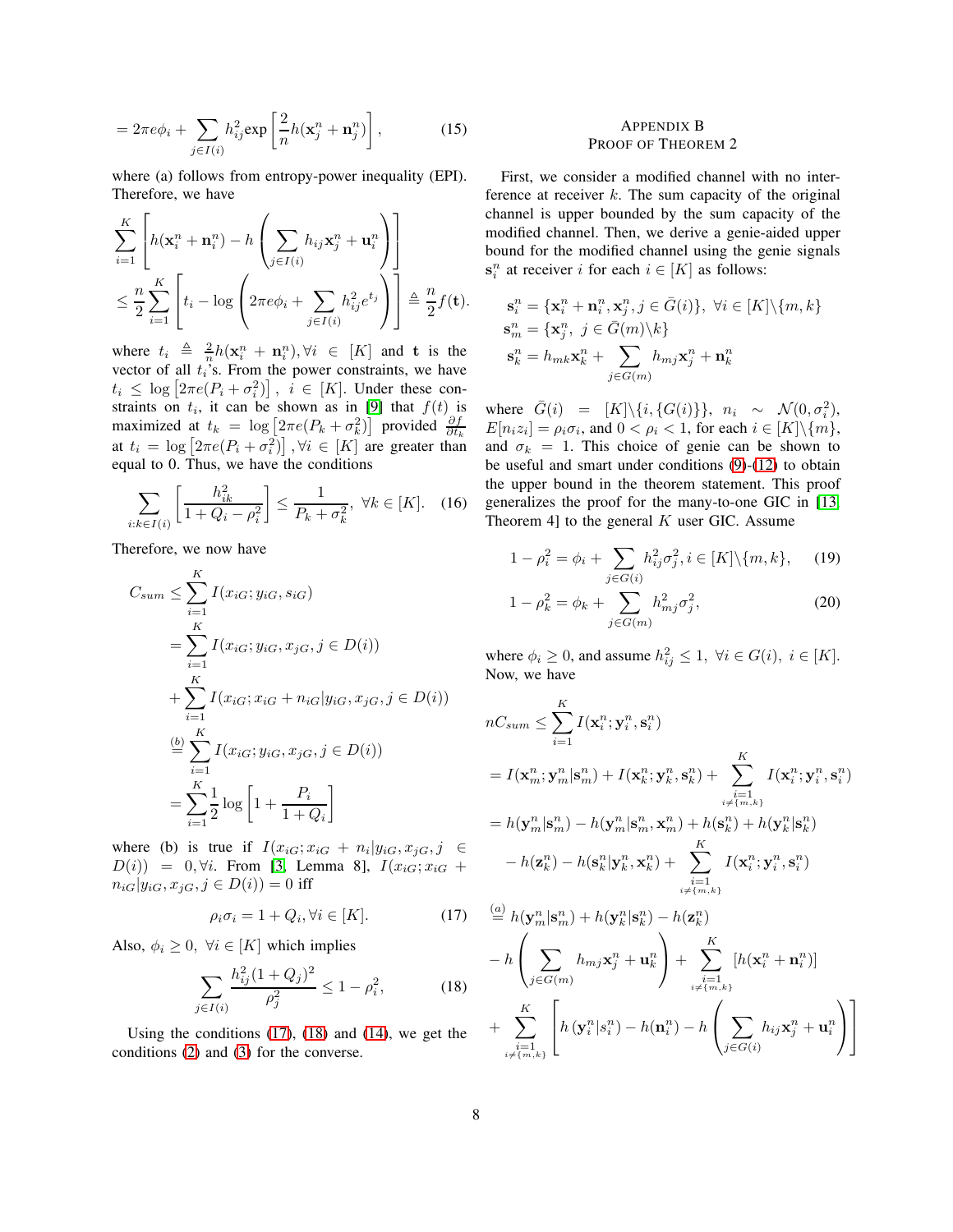where (a) follows because  $h(\mathbf{s}_k^n) = h(\mathbf{y}_m^n | \mathbf{s}_m^n, \mathbf{x}_m^n)$ ,  $\mathbf{u}_i^n \sim \mathcal{N}(\mathbf{0}, (1-\rho_i^2)\mathbf{I})$  ,  $\forall i \in [K] \backslash \{m\}$ . Also note that from  $(19)$  and  $(20)$ , we have

$$
cov(\mathbf{u}_i^n) = cov(\sqrt{\phi_i} \mathbf{n}_0^n + \sum_{j \in G(i)} h_{ij} \mathbf{n}_j^n) \forall i \in [K] \setminus \{m, k\},
$$
  

$$
cov(\mathbf{u}_k^n) = cov(\sqrt{\phi_k} \mathbf{n}_0^n + \sum_{j \in G(m)} h_{mj} \mathbf{n}_j^n),
$$

where  $\mathbf{n}_0^n \sim \mathcal{N}(\mathbf{0}, \mathbf{I})$  and  $\mathbf{n}_0^n$  is independent of  $\mathbf{n}_i^n$ ,  $i \in$  $[K]\setminus\{m\}$ . From EPI, we have

$$
\exp\left[\frac{2}{n}h\left(\sum_{j\in G(i)}h_{ij}\mathbf{x}_{j}^{n}+\mathbf{u}_{i}^{n}\right)\right]
$$
\n
$$
=\exp\left[\frac{2}{n}h\left(\sqrt{\phi_{i}}\mathbf{n}_{0}^{n}+\sum_{j\in G(i)}(h_{ij}\mathbf{x}_{j}^{n}+h_{ij}\mathbf{n}_{j}^{n})\right)\right]
$$
\n
$$
\geq \exp\left[\frac{2}{n}h\left(\sqrt{\phi_{i}}\mathbf{n}_{0}^{n}\right)\right]+\sum_{j\in G(i)}\exp\left[\frac{2}{n}h\left(h_{ij}\mathbf{x}_{j}^{n}+h_{ij}\mathbf{n}\right)\right]
$$
\n
$$
=2\pi e\phi_{i}+\sum_{j\in G(i)}\exp\left[\frac{2}{n}h(\mathbf{x}_{j}^{n}+\mathbf{n}_{j}^{n})\right]\exp\left[\frac{2}{n}\log(h_{ij}^{n})\right]
$$
\n(21)

$$
=2\pi e\phi_i+\sum_{j\in G(i)}h_{ij}^2\exp\left[\frac{2}{n}h(\mathbf{x}_j^n+\mathbf{n}_j^n)\right]
$$
 (22)

Considering the terms that are not directly maximized by Gaussian inputs, we get

$$
\sum_{i=1 \atop i \neq m,k}^{K} \left[ h(\mathbf{x}_i^n + \mathbf{n}_i^n) - h\left(\sum_{j \in G(i)} h_{ij}\mathbf{x}_j^n + \mathbf{u}_i^n\right) \right]
$$
  
- 
$$
h\left(\sum_{j \in G(m)} h_{mj}\mathbf{x}_j^n + \mathbf{u}_k^n\right)
$$
  

$$
\stackrel{(b)}{\leq} \frac{n}{2} \sum_{\substack{i=1 \ i \neq m,k}}^{K} \left[ t_i - \log\left(2\pi e\phi_i + \sum_{j \in G(i)} h_{ij}^2 e^{t_j} \right) \right]
$$
  
- 
$$
\frac{n}{2} \log\left(2\pi e\phi_k + \sum_{j \in G(m)} h_{mj}^2 e^{t_j} \right) \triangleq \frac{n}{2} f(\mathbf{t}),
$$

where (b) follows from [\(22\)](#page-8-0) and  $t_i \triangleq \frac{2}{n} h(\mathbf{x}_i^n + \mathbf{n}_i^n), i \in$  $[K]$ . From the power constraints, we have

$$
t_i \leq \log \left[2\pi e(P_i + \sigma_i^2)\right], i = 1, \cdots, K.
$$

Since  $m, k \notin G(i)$ ,  $\forall i \in [K] \backslash \{k\}$ , terms  $t_m, t_k$  do not appear in  $f(t)$ , and we consider the optimization problem

$$
\begin{aligned}\n\max \quad & f(\mathbf{t}) \\
\text{s.t} \quad & t_i \leq \log \left[ 2\pi e(P_i + \sigma_i^2) \right], \\
& \forall i \in [K] \setminus \{m, k\}.\n\end{aligned}
$$

The Lagrangian for the above optimization problem is

$$
L = f(\mathbf{t}) - \sum_{i \neq m,k} \mu_i [t_i - \log \left[ 2\pi e (P_i + \sigma_i^2) \right]],
$$

where  $\mu_i \geq 0, \forall i \in [K]$ . At optimal  $t_r, \frac{\partial L}{\partial t_r}$ 0. We want optimal  $t_r = \frac{1}{2} \log \left[ 2 \pi e (P_r + \sigma_r^2) \right]$  for Gaussian inputs to be optimal for the genie-aided channel. From KKT conditions,  $\frac{\partial f}{\partial t_r} \geq 0$  at  $t_r =$  $\log [2\pi e(P_r + \sigma_r^2)]$ ,  $\forall r \in [K] \setminus \{m, k\}$  (since  $\mu_r \ge 0$ ). Thus, we have

$$
\frac{1}{P_r + \sigma_r^2} \ge \sum_{\substack{i: r \in G(i) \\ i \neq \{m, k\}}} \left[ \frac{h_{ir}^2}{1 + Q_i - \rho_i^2} \right]
$$

$$
+ \delta_r \left[ \frac{h_{mr}^2}{1 + Q_m - \rho_k^2} \right], \forall \ r \in [K] \setminus \{m, k\}, \quad (23)
$$

<span id="page-8-0"></span>where  $Q_i, \delta_r$  are defined as in the theorem statement. Therefore, we now have

$$
C_{sum} \leq \sum_{i=1}^{K} I(x_{iG}; y_{iG}, s_{iG})
$$
  
=  $I(x_{mG}; y_{mG}|s_{mG}) + I(x_{kG}; y_{kG}, s_{kG})$   
+  $\sum_{i=1, j \atop t \neq \{m, k\}}^{K} I(x_{iG}; y_{iG}, s_{iG})$   
=  $I(x_{mG}; y_{mG}|s_{mG}) + I(x_{kG}; s_{kG})$   
+  $\sum_{i=1, j \atop t \neq \{m, k\}}^{K} I(x_{iG}; y_{iG}|x_{jG}, j \in \bar{G}(i))$   
+  $\sum_{i=1, j \atop t \neq \{m, k\}}^{K} I(x_{iG}; y_{iG}|s_{mG})$   
+  $\sum_{i=1, j \atop t \neq \{m, k\}}^{K} I(x_{iG}; y_{iG}|x_{jG}, j \in \bar{G}(i)),$ 

(c) is valid when  $I(x_{iG}; x_{iG} + n_i|y_{iG}, x_{jG}, j \in \overline{G}(i)) =$ 0,  $\forall i \in [K] \setminus \{m, k\}$  and  $I(x_{kG}; y_{kG} | s_{kG}) = 0$ . From [\[3,](#page-6-2) Lemma 8],  $I(x_{iG}; x_{iG} + n_i | y_{iG}, x_{iG}, j \in \overline{G}(i)) =$ 

$$
I\left(x_{iG};x_{iG}+n_i\bigg|(x_{iG}+\sum_{j\in I(i)}h_{ij}x_{jG}+z_i)\right) = 0,
$$

 $\binom{n}{j}$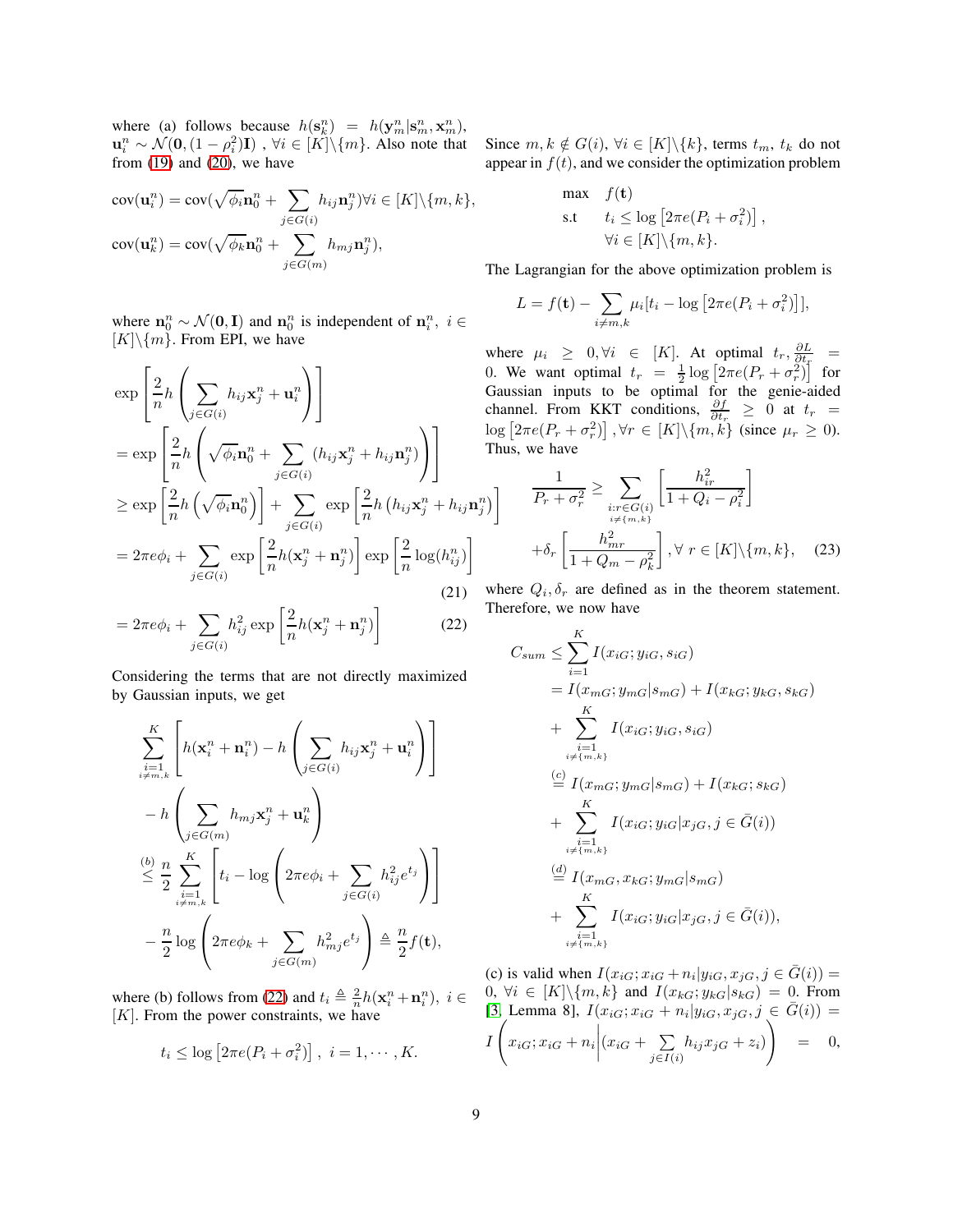<span id="page-9-3"></span>

Fig. 11: Channel conditions where sum capacity is obtained for the 2-user GIC,  $P_1 = P_2 = 1$ .

$$
\forall i \in [K] \setminus \{m, k\} \text{ and } I(x_{kG}; y_{kG} | s_{kG}) = I\left(x_{kG}; x_{kG} + z_k \middle| \frac{x_{kG} + \sum\limits_{j \in I(m)} h_{mj} x_{jG} + n_k}{h_{mk}}\right) = 0 \text{ iff}
$$

$$
\rho_i \sigma_i = 1 + Q_i, \forall i \in [K] \setminus \{m, k\}, \qquad (24)
$$

$$
\rho_k h_{mk} = 1 + Q_m. \tag{25}
$$

(d) is valid since genie  $s_k$  is chosen such that  $h(s_k) = h(y_m|s_m, x_m)$  which implies  $I(x_{kG}; s_{kG}) =$  $I(x_{kG}; y_{mG}|s_{mG}, x_{mG}).$ 

Using  $\phi_i \geq 0$  and [\(24\)](#page-9-2), we get conditions [\(9\)](#page-2-0)-[\(12\)](#page-2-1) for the upper bound on  $C_{sum}$  to be valid.

# <span id="page-9-0"></span>APPENDIX C 2-USER GIC RESULTS

For a 2 user GIC, there are only 4 possible S-HK schemes. For each S-HK scheme, the sum capacity and the required conditions using Theorem [1](#page-1-2) are given in Table [I.](#page-10-0) For each S-HK scheme, the sum capacity and the required conditions using Theorems [2](#page-1-4) and [3](#page-2-2) are given in Table [II](#page-10-1) and these conditions are plotted in Fig [11.](#page-9-3)

In Fig. [11,](#page-9-3)  $\mathcal{T}1_i$  denotes the region given by scheme i (corresponds to  $i^{th}$  row in the Table) in Table [I](#page-10-0) and  $\mathcal{T}2_i$ denotes the region given by scheme  $i$  in Table [II.](#page-10-1)

# <span id="page-9-1"></span>APPENDIX D

## PARTIALLY CONNECTED GIC RESULTS

We specialize our sum capacity results to cyclic, cascade, and many-to-one GICs, which are special cases of GIC. For cyclic channels, we specialize the two channel conditions for general S-HK schemes to get two new

sum capacity results. For 3 user cascade channels, sum capacity results were derived in [\[11\]](#page-6-10), but we derive sum capacity results for a general  $K$  user cascade channels. For the many-to-one and one-to-many GICs, we can recover the results derived in [\[13\]](#page-6-12).

## *A. Cyclic GIC*

We use the following channel model for cyclic GIC

$$
y_k = x_k + h_{k+1}x_{k+1} + z_k, \forall k \in [K]
$$

Where modulo  $K$  is assumed over the indices.

Result 1. *For a cyclic GIC, satisfying the following conditions for some sets*  $I_1, D_1 \subseteq [K]$  *and*  $I_1 \cup D_1 = [K]$ 

$$
\frac{h_{i+1}^2 (1 + Q_{i+1})^2}{\rho_{i+1}^2} \le 1 - \rho_i^2, \ \forall i \in I_1 \tag{26}
$$

$$
h_{i+1}^2(1+Q_{i+1}) \ge 1 + P_i, \forall i \in D_1 \qquad (27)
$$

*where*

$$
Q_i = \left\{ \begin{array}{ll} h_{i+1}^2 P_{i+1} & : i \in I_1 \\ 0 & : else \end{array} \right.
$$

*the sum capacity is given by*

$$
C_{sum} = \sum_{i=1}^{K} \frac{1}{2} \log \left[ 1 + \frac{P_i}{1 + Q_i} \right]
$$
 (28)

<span id="page-9-2"></span>*and the sum capacity is achieved by S-HK scheme defined by*  $I(i) = \phi$ ,  $\forall i \in D_1$  *and*  $I(i) = \{i+1\}$ ,  $\forall i \in I_1$ .

*Proof.* Use Theorem [1.](#page-1-2)

<span id="page-9-4"></span>Corollary 1. *For the cyclic channel, if we treat interference as noise at receivers*  $i \in I_1$  *and decode interference at receivers*  $i \in D_1 = [K] \backslash I_1$ , then the achievable sum *rates given by*

$$
S \leq \frac{1}{2} \sum_{j \in \mathcal{J}_1} \log(1 + P_j + h_{j+1}^2 P_{j+1}) + \frac{1}{2} \sum_{j \in \mathcal{J}_2} \log(1 + c_j P_j) + \sqrt{1 - D_1} \sum_{j \in \mathcal{J}_2} \log(1 + c_j P_j) + \sqrt{1 - D_1} \sum_{j \in \mathcal{J}_1} \log(1 + c_j P_j) + \sqrt{1 - D_1} \sum_{j \in \mathcal{J}_2} \log(1 + P_j + h_{j+1}^2 P_{j+1}), \text{if } D_1 = [K]
$$

$$
(30)
$$

 $\Box$ 

*where, for all*  $i = 1, 2, \cdots, K$ 

 $j=1$ 

$$
= \begin{cases} \min\left\{h_i^2, \frac{1}{1+h_{i+1}^2 P_{i+1}}\right\} & : i-1 \in D_1, i \in I_1\\ \min\{h_i^2, 1\} & : i-1 \in D_1, i \in D_1\\ \frac{1}{1+h_{i+1}^2 P_{i+1}} & : i-1 \in I_1, i \in I_1\\ 1 & : i-1 \in I_1, i \in D_1 \end{cases}
$$

 $c_i$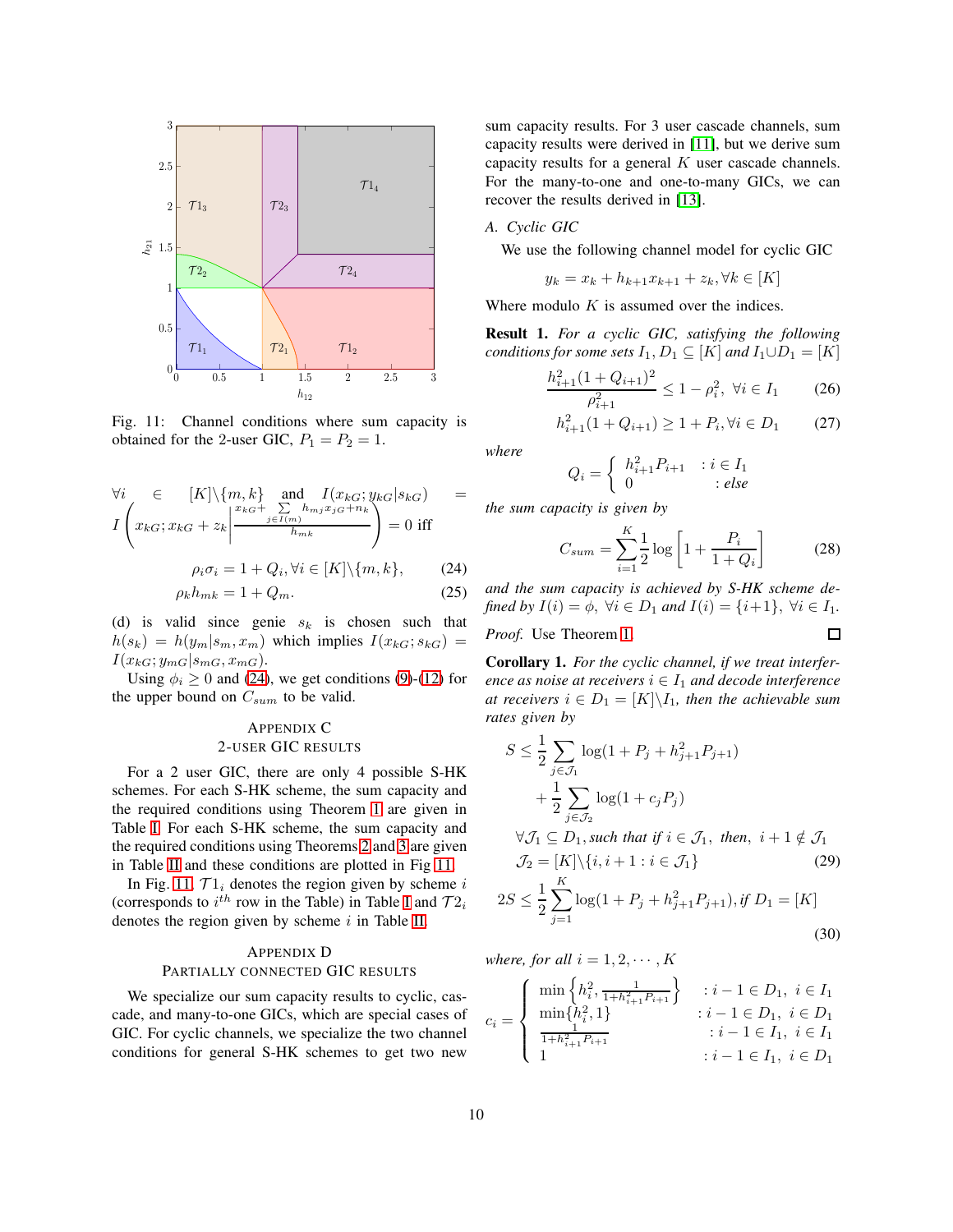<span id="page-10-0"></span>

| S-HK           | Optimality                                       | Sum capacity                                              | Matches                |
|----------------|--------------------------------------------------|-----------------------------------------------------------|------------------------|
| scheme         | conditions                                       |                                                           |                        |
|                |                                                  |                                                           |                        |
| $I(1) = \{2\}$ | $ h_{12}(1+h_{21}^2P_1) +$                       | $\frac{1}{2} \log(1 + \frac{P_1}{1 + h_{12}^2 P_1})$      | $[4]$ , $[6]$ ,<br>[3] |
| $I(2) = \{1\}$ | $ h_{21}(1+h_{12}^2P_2)  \leq$                   | $+\frac{1}{2}\log(1+\frac{P_2}{1+h_{01}^2P_1})$           |                        |
| $I(1) = \{\}\$ | $h_{21}^2 \leq 1$ ,                              | $\frac{1}{2} \log(1 + P_1) +$                             | Thm. 10<br>in $[6]$    |
| $I(2) = \{1\}$ | $h_{12}^2 \geq \frac{1+P_1}{1+h_{2}^2\cdot P_1}$ | $\frac{1}{2}\log\left(1+\frac{P_2}{1+h_{21}^2P_1}\right)$ |                        |
| $I(1) = \{2\}$ | $h_{12}^2 \leq 1$ ,                              | $rac{1}{2}$ log(1 + P <sub>2</sub> )+                     | Thm. 10<br>in $[6]$    |
| $I(2) = \{\}$  | $h_{21}^2 \geq \frac{1+P_2}{1+h_{22}^2 P_2}$     | $\frac{1}{2} \log(1 + \frac{P_1}{1 + h_{12}^2 P_2})$      |                        |
| $I(1) = \{\}\$ | $h_{12}^2 \geq 1 + P_1$ ,                        | $\frac{1}{2} \log(1 + \overline{P_1}) +$                  | $\lceil 1 \rceil$      |
| $I(2) = \{\}$  | $h_{21}^2 \geq 1 + P_2$                          | $\frac{1}{2} \log(1+P_2)$                                 |                        |

<span id="page-10-1"></span>TABLE I: Optimality conditions and sum capacity of S-HK schemes for a 2 user GIC using Theorem [1.](#page-1-2)

| S-HK           | Optimality                                  | Sum capacity                               | Matches           |
|----------------|---------------------------------------------|--------------------------------------------|-------------------|
|                |                                             |                                            |                   |
| scheme         | conditions                                  |                                            |                   |
| $I(1) = \{\}$  | $h_{21} \leq 1, h_{12} \geq 1$              | $\frac{1}{2} \log(1 + P_1 + h_{12}^2 P_2)$ | Thm. 10           |
|                |                                             |                                            |                   |
|                |                                             |                                            | in $[6]$          |
|                |                                             |                                            |                   |
| $I(2) = \{1\}$ | $h_{12}^2 \leq \frac{1+P_1}{1+h_{21}^2P_1}$ |                                            |                   |
|                |                                             |                                            |                   |
| $I(1) = \{2\}$ | $h_{12} \leq 1, h_{21} \geq 1,$             | $\frac{1}{2} \log(1 + P_2 + h_{21}^2 P_1)$ | Thm. 10           |
|                |                                             |                                            | in $[6]$          |
|                |                                             |                                            |                   |
| $I(2) = \{\}$  | $h_{21}^2 \leq \frac{1+P_2}{1+h_{12}^2P_2}$ |                                            |                   |
|                |                                             |                                            |                   |
| $I(1) = \{\}\$ | $1 \leq h_{12}^2 \leq 1 + P_1$ ,            | $\frac{1}{2} \log(1+P_1+h_{12}^2 P_2)$     |                   |
|                |                                             |                                            |                   |
| $I(2) = \{\}$  | $P_1 + h_{12}^2 P_2 \leq$                   |                                            |                   |
|                | $P_2 + h_{21}^2 P_1$                        |                                            | $\lceil 2 \rceil$ |
|                | $1 \leq h_{21}^2 \leq 1 + P_2$              | $\frac{1}{2} \log(1 + P_2 + h_{21}^2 P_1)$ |                   |
|                |                                             |                                            |                   |
|                | $P_2 + h_{21}^2 P_1 \leq$                   |                                            |                   |
|                | $P_1 + h_{12}^2 P_2$                        |                                            |                   |
|                |                                             |                                            |                   |

TABLE II: Optimality conditions and sum capacity of S-HK schemes for a 2 user GIC using Theorems [2,](#page-1-4) [3.](#page-2-2)

 $\Box$ 

*are achievable.*

*Proof.* Use Theorem [2.](#page-1-4)

**Result 2.** *For the cyclic GIC, let*  $I_1, D_1 \subseteq [K]$  *such that*  $I_1 \cup D_1 = [K]$  *and let some*  $\{k\} \in D_1$  *, if the channel satisfies the following conditions*

$$
\frac{h_{i+1}^2 (1 + Q_{i+1})^2}{\rho_{i+1}^2} \le 1 - \rho_i^2, \ \forall i \in I_1,\tag{31}
$$

$$
h_{k+1} \ge 1 \tag{32}
$$

$$
(1 + P_k + h_{k+1}^2 P_{k+1}) \prod_{\substack{j=1 \ j \neq \{k,k+1\}}}^{n} \left(1 + \frac{P_j}{1 + Q_j}\right) \le
$$
  

$$
\prod_{j \in \mathcal{J}_1} (1 + P_j + h_{j+1}^2 P_{j+1}) \prod_{j \in \mathcal{J}_2} (1 + c_j P_j),
$$
  

$$
\forall \mathcal{J}_1 \subseteq D_1, \text{ such that if } i \in \mathcal{J}_1, \text{ then, } i + 1 \notin \mathcal{J}_1,
$$
  

$$
\mathcal{J}_2 = [K] \setminus \{i, i+1 : i \in \mathcal{J}_1\}
$$
(33)

$$
(1 + P_k + h_{k+1}^2 P_{k+1}) \prod_{\substack{j=1 \ j \neq \{k, k+1\}}}^{R} \left(1 + \frac{P_j}{1 + Q_j}\right) \le
$$

$$
\prod_{j \in [K]} \frac{1}{2} (1 + P_j + h_{j+1}^2 P_{j+1}) \text{ if } D_1 = [K] \qquad (34)
$$

*where*

$$
Q_i = \begin{cases} h_{i+1}^2 P_{i+1} & : i \in I_1 \\ 0 & : else \end{cases}
$$

<span id="page-10-3"></span><span id="page-10-2"></span>*the sum capacity is given by*

$$
C_{sum} = \frac{1}{2} \log(1 + P_k + h_{k+1}^2 P_{k+1}) + \sum_{\substack{j=1 \ j \neq \{k, k+1\}}}^{K} \frac{1}{2} \log(1 + \frac{P_j}{1 + Q_j})
$$

<span id="page-10-4"></span>*where*  $c_i, \forall i \in [K]$  *is defined as in corollary [1.](#page-9-4)* 

*Proof.* Use Theorem [3,](#page-2-2) to get the converse conditions [\(31\)](#page-10-2), [\(32\)](#page-10-3) and use corollary [1,](#page-9-4) to get the achievability conditions [\(33\)](#page-10-4).  $\Box$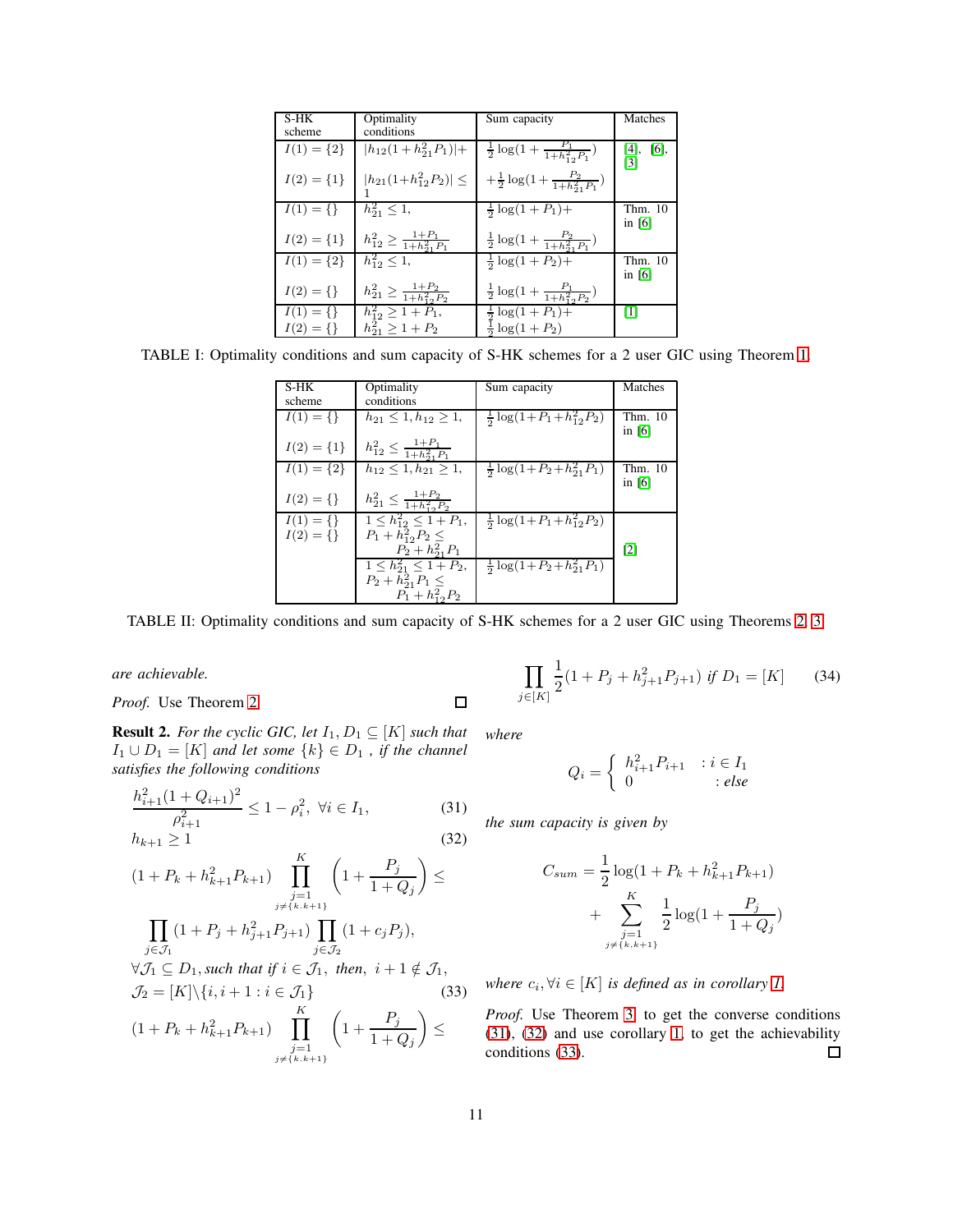## *B. Cascade GIC*

We use the following channel model for cascade GIC

$$
y_k = x_k + h_{k+1}x_{k+1} + z_k, \forall k \in \{1, 2, \cdots, K-1\}
$$

$$
y_K = x_K + z_K
$$

Result 3. *For the cascade GIC, satisfying the following conditions for some sets*  $I_1, D_1 \subseteq [K]$  *and*  $I_1 \cup D_1 \cup$  ${K} = [K]$  *and*  ${K} \notin I_1, D_1$ 

$$
\frac{h_{i+1}^2 (1 + Q_{i+1})^2}{\rho_{i+1}^2} \le 1 - \rho_i^2, \ \forall i \in I_1 \tag{35}
$$

$$
h_{i+1}^2(1+Q_{i+1}) \ge 1 + P_i, \forall i \in D_1 \tag{36}
$$

*where*

$$
Q_i = \left\{ \begin{array}{ll} h_{i+1}^2 P_{i+1} & : i \in I_1 \\ 0 & : else \end{array} \right.
$$

*the sum capacity is given by*

$$
C_{sum} = \sum_{i=1}^{K} \frac{1}{2} \log \left[ 1 + \frac{P_i}{1 + Q_i} \right]
$$
 (37)

*Proof.* We get result by taking  $I(i) = \phi$ ,  $\forall i \in I_1$  and  $I(i) = \{i+1\}, \forall i \in D_1 \text{ in Theorem 1.}$  $I(i) = \{i+1\}, \forall i \in D_1 \text{ in Theorem 1.}$  $I(i) = \{i+1\}, \forall i \in D_1 \text{ in Theorem 1.}$ 口

<span id="page-11-0"></span>Corollary 2. *For the cascade channel, if we treat interference as noise at receivers*  $i \in I_1$  *and decode interference at receivers*  $i \in D_1 = \{1, 2, \cdots, K-1\} \backslash I_1$ , *then the sum rates given by*

$$
S \leq \frac{1}{2} \sum_{j \in \mathcal{J}_1} \log(1 + P_j + h_{j+1}^2 P_{j+1})
$$
(38)  
+ 
$$
\frac{1}{2} \sum_{j \in \mathcal{J}_2} \log(1 + e_j P_j)
$$
  

$$
\forall \mathcal{J}_1 \subseteq D_1, \text{such that if } i \in \mathcal{J}_1, \text{ then, } i + 1 \notin \mathcal{J}_1
$$
  

$$
\mathcal{J}_2 = [K] \setminus \{i, i+1 : i \in \mathcal{J}_1\}
$$
(39)

*where, for all*  $i = 1, 2, \cdots, K - 1$ 

$$
e_i = \begin{cases} \min\left\{h_i^2, \frac{1}{1+h_{i+1}^2 P_{i+1}}\right\} & : i-1 \in D_1, i \in I_1\\ \min\{h_i^2, 1\} & : i-1 \in D_1, i \in D_1\\ \frac{1}{1+h_{i+1}^2 P_{i+1}} & : i-1 \notin D_1, i \in I_1\\ 1 & : i-1 \notin D_1, i \in D_1 \end{cases}
$$

*and*  $e_K = 1$ *are achievable.*

Result 4. *For the cascade GIC, treating interference as noise at receivers*  $i \in I_1$  *and decoding interference at* 

*receivers*  $i \in D_1$  *(assuming*  $\{K - 1\} \in D_1$ *) is optimal if the channel satisfies the following conditions*

<span id="page-11-1"></span>
$$
\frac{h_{i+1}^2 (1 + Q_{i+1})^2}{\rho_{i+1}^2} \le 1 - \rho_i^2, \ \forall i \in I_1,\tag{40}
$$

<span id="page-11-2"></span>
$$
h_K \ge 1
$$
\n
$$
(1 + P_{K-1} + h_K^2 P_k) \prod_{j=1}^{K-2} \left( 1 + \frac{P_j}{1 + Q_j} \right) \le
$$
\n
$$
\prod_{j \in \mathcal{J}_1} (1 + P_j + h_{j+1}^2 P_{j+1}) \prod_{j \in \mathcal{J}_2} (1 + e_j P_j),
$$
\n
$$
(41)
$$

*where*

<span id="page-11-3"></span>
$$
Q_i=\left\{\begin{array}{ll} h_{i+1}^2P_{i+1} & : i\in I_1\\ 0 & : else \end{array}\right.
$$

 $\forall \mathcal{J}_1 \subseteq D_1$ , such that if  $i \in \mathcal{J}_1$ , then,  $i+1 \notin \mathcal{J}_1$ ,  $\mathcal{J}_2 = [K] \setminus \{i, i + 1 : i \in \mathcal{J}_1\}$  (42)

*and the sum capacity is given by*

$$
C_{sum} = \frac{1}{2} \log(1 + P_{K-1} + h_K^2 P_K)
$$
  
+ 
$$
\sum_{j=1}^{K-2} \frac{1}{2} \log(1 + \frac{P_j}{1 + Q_j})
$$
(43)

*where*  $e_i, \forall i \in [K]$  *is defined as in corollary* [2.](#page-11-0)

*Proof.* Use Theorem [3,](#page-2-2) to get the converse conditions [\(40\)](#page-11-1), [\(41\)](#page-11-2) and use corollary [2,](#page-11-0) to get the achievability conditions [\(42\)](#page-11-3).  $\Box$ 

### *C. Many-to-one GIC*

Channel model for many-to-one IC is given by

$$
y_1 = x_1 + \sum_{j=2}^{K} h_i x_i + z_i
$$
  

$$
y_i = x_i + z_i, \forall i = 2, 3, \cdots, K
$$
 (44)

Result 5. *For a many-to-one channel, satisfying the following conditions*

<span id="page-11-4"></span>
$$
\sum_{j=k+1}^{K} h_j^2 \le 1
$$
\n(45)\n
$$
\prod_{i \in \mathcal{B} - \mathcal{N}} (1 + P_i) \cdot (1 + \sum_{j=k+1}^{K} h_j^2 P_j + P_1) \le
$$
\n
$$
1 + \sum_{i \in \mathcal{B} - \mathcal{N}} h_i^2 P_i + P_1, \forall \mathcal{N} \subset \mathcal{B}, \mathcal{N} \ne \mathcal{B}, \quad (46)
$$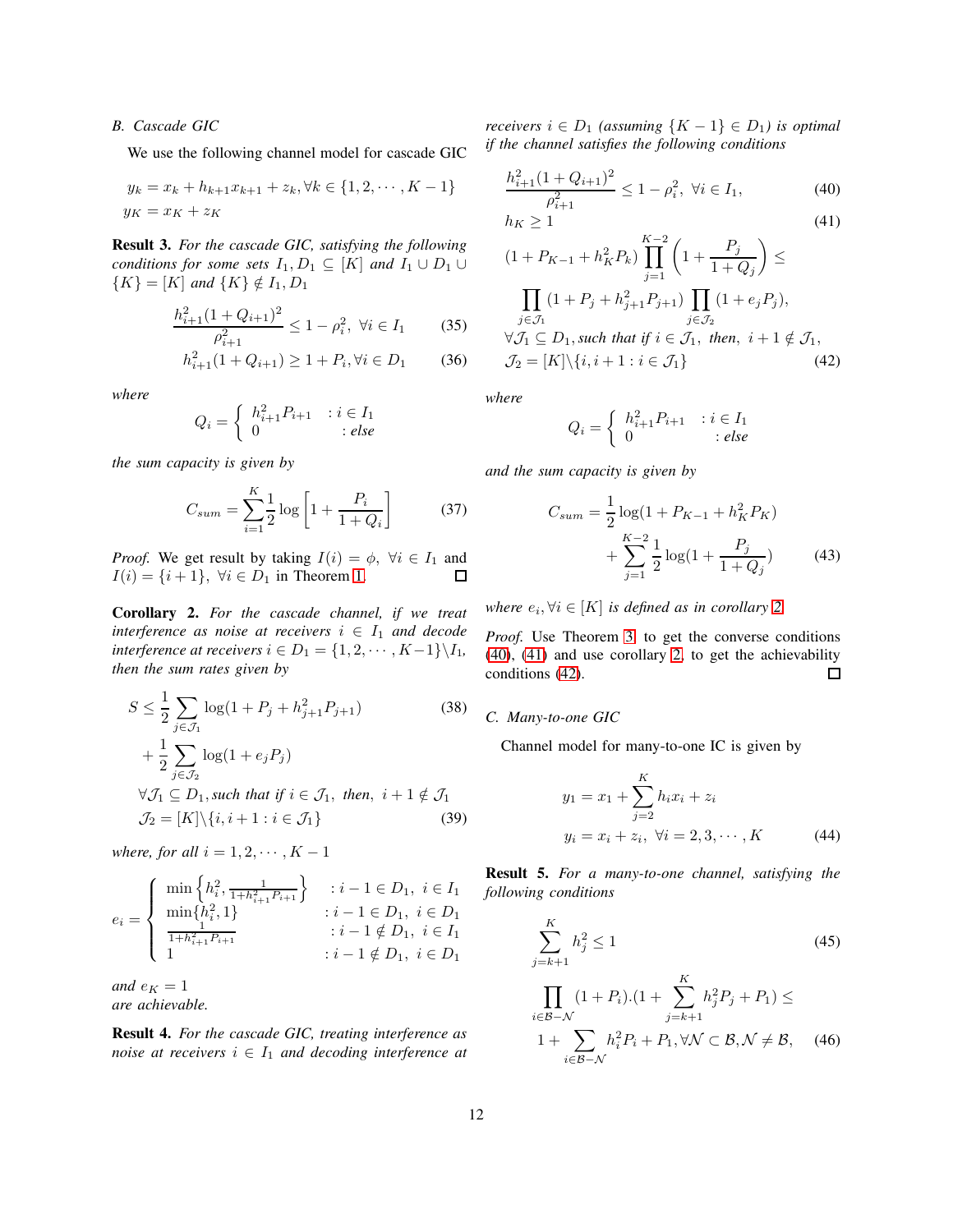*where*  $\mathcal{B} = \{2, 3, ..., k\}$ ,  $k \in \{1, 2, ..., K\}$ , the sum *capacity is given by then the sum capacity is given by*

$$
C_{sum} = \frac{1}{2} \log \left( 1 + \frac{P_1}{1 + \sum_{j=k+1}^{K} h_j^2 P_j} \right) + \sum_{i=2}^{K} \frac{1}{2} \log(1 + P_i)
$$
(47)

*Proof.* From Theorem [1,](#page-1-2) taking  $I(1) = \{k+1, \dots, K\}$ , we get the required sum capacity if the channel satisfies the conditions [\(45\)](#page-11-4) and also

$$
\sum_{j=k+1}^K \frac{h_j^2}{\rho_j^2} \leq 1-\rho
$$

2 1

for some  $\rho_i \in [0, 1], i = 1, 2, \dots, K$ . Choose  $\rho_1 = 0$  and  $\rho_j = 1 \ \forall j = k+1, \cdots, K$  to get the condition [\(45\)](#page-11-4). ◻

Result 6. *For the K-user Gaussian many-to-one IC satisfying the following channel conditions:*

$$
\prod_{i \in \mathcal{N}} (1 + P_i) \left( 1 + P_1 + \sum_{i=k+1}^{K} h_i^2 P_i + \sum_{i \in \mathcal{B} - \mathcal{N}} h_i^2 P_i \right) \n\ge \prod_{i=2}^{k-1} (1 + P_i) (1 + P_1 + \sum_{j=k}^{K} h_j^2 P_j)
$$
\n(48)

$$
\forall \mathcal{N} \subseteq \mathcal{B}, \mathcal{N} \neq \{2, 3, ..., k - 1\} \text{ and } \mathcal{B} = \{2, 3, ...k\}
$$

$$
\sum_{i=k+1}^{K} h_i^2 \le 1 - \rho^2, \quad \rho h_k = 1 + \sum_{i=k+1}^{K} h_i^2 P_i \tag{49}
$$

*the sum capacity is given by*

$$
C_{sum} = \sum_{\substack{i=2 \ i \neq k}}^{K} \frac{1}{2} \log(1 + P_i)
$$
  
+ 
$$
\frac{1}{2} \log \left(1 + \frac{P_1 + h_k^2 P_k}{1 + \sum_{i=k+1}^{K} h_i^2 P_i}\right)
$$
 (50)

*Proof.* (Converse) From Theorem [3,](#page-2-2) taking  $G(i)$  =  ${k+1, \dots, K}$ , we get the required outer bound when [\(49\)](#page-12-1) is satisfied.

(Achievability) Using theorem [2](#page-1-4) with  $I(i) = \{k +$  $1, \dots, K$ , we get the following achievable sum rates

$$
S \leq \frac{1}{2} \sum_{i=k+1}^{K} \log(1 + P_i) + \frac{1}{2} \sum_{i \in \mathcal{M}} \log(1 + m_i P_i)
$$
  
+ 
$$
\frac{1}{2} \log \left( 1 + \frac{P_1 + \sum_{i \in \mathcal{B} - \mathcal{M}} h_i^2 P_i}{1 + \sum_{i=k+1}^{K} h_i^2 P_i} \right), \forall \mathcal{M} \subseteq \mathcal{B}.
$$
 (51)

where  $\mathcal{B} = \{2, 3, \cdots, k\}$  and  $m_i = \min$  $\sqrt{ }$  $\int$  $\overline{\mathcal{L}}$  $1, \frac{h_i^2}{1 + \sum\limits_{j=k+1}^K h_j^2 P_j}$  $\mathcal{L}$  $\mathcal{L}$  $\int$ .

Among these sum rates, we want the sum rate with  $\mathcal{M} =$  $\mathcal{B}\backslash\{k\}$ , and  $m_i = 1, \forall i \in \mathcal{B}\backslash\{k\}$  to be dominant. We get the conditions [\(48\)](#page-12-2), for the sum rate with  $\mathcal{M} = \mathcal{B} \backslash \{k\}$ to be dominant assuming  $m_i = 1, \forall i \in \{2, 3, \cdots, k\}.$ Given the converse conditions [\(49\)](#page-12-1)and [\(48\)](#page-12-2), conditions with  $m_1 = \frac{h_i^2}{1 + \sum_{j=k+1}^K h_j^2 P_j}$ are always redundant.  $\Box$ 

# <span id="page-12-0"></span>APPENDIX E EXAMPLES

In this section, we will give some examples of finding the two set of channel conditions under sum capacity is achieved by a S-HK schemes using Theorem [1,](#page-1-2) [2,](#page-1-4) [3.](#page-2-2)

<span id="page-12-2"></span>Example 1. *In this example, using Theorem [1](#page-1-2) we will find the first set of channel conditions under which sum capacity is achieved by a S-HK scheme. Consider a 3-user GIC with S-HK scheme given by*  $I(1) = \{2\}$ ,  $I(2) = \{3\}$ *,*  $I(3) = \{\}$  $I(3) = \{\}$  $I(3) = \{\}$ *. Inequalities* [\(2\)](#page-1-0)*,* (3) gives the *same set of conditions given by*

$$
h_{12}^2(1+h_{23}^2P_3) \le \rho_2^2(1-\rho_1^2) \tag{52}
$$

<span id="page-12-3"></span>
$$
h_{23}^2 \le (1 - \rho_2^2) \tag{53}
$$

<span id="page-12-1"></span>*for some*  $\rho_2, \rho_1 \in (0, 1)$ *. In inequality* [\(4\)](#page-1-1)*, for*  $i = 1$ *,*  $\mathcal{J} = \{3\}$ ; for  $i = 2$ ,  $\mathcal{J} = \{1\}$ ; and for  $i = 3$ ,  $\mathcal{J}$  can *be* {1}*,* {2}*, and* {1, 2}*. Therefore, [\(4\)](#page-1-1) gives the set of conditions*

$$
1 + P_1 + h_{12}^2 P_2 \le h_{13}^2 \tag{54}
$$

$$
1 + P_2 + h_{23}^2 P_3 \le h_{21}^2 (1 + h_{12}^2 P_2) \tag{55}
$$

$$
(1+P_3) \le h_{31}^2(1+h_{12}^2P_2) \qquad (56)
$$

<span id="page-12-4"></span>
$$
(1+P_3) \le h_{32}^2(1+h_{23}^2P_3) \qquad (57)
$$

$$
(1 + \frac{P_1}{1 + Q_1})(1 + \frac{P_2}{1 + Q_2}) \le \left(1 + \frac{h_{31}^2 P_1 + h_{32}^2 P_2}{1 + P_3}\right)
$$
\n(58)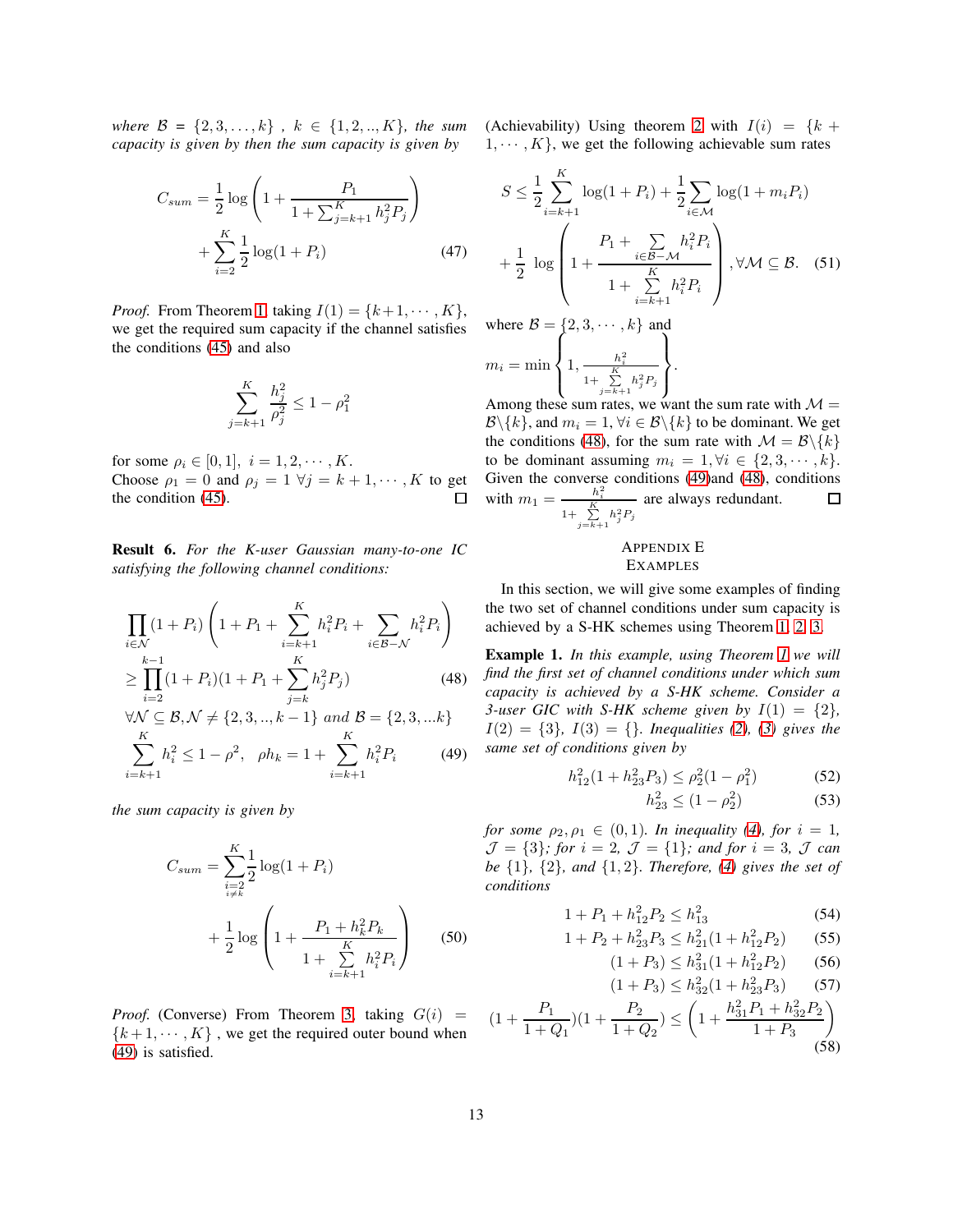<span id="page-13-0"></span>

|       | /2 | '3 |
|-------|----|----|
| $l=1$ |    |    |
|       |    |    |
|       |    |    |
|       |    |    |
|       |    | Л  |
|       |    |    |
|       |    |    |
|       |    |    |
| $l=2$ |    |    |

TABLE III: Set of  $\mathcal{J}_i$  such that  $\bigcup \mathcal{J}_i = \mathcal{S}_l$  for S-HK  $i \in [K]$ with  $I(1) = \{\}, I(2) = \{1, 3\}, I(3) = \{2\}.$ 

 $where Q_1 = h_{12}^2 P_2$ ,  $Q_2 = h_{23}^2 P_3$ ,  $Q_3 = 0$ . Under *conditions [\(52\)](#page-12-3)-[\(58\)](#page-12-4), sum capacity is achieved by S-HK scheme with*  $I(1) = \{2\}$ ,  $I(2) = \{3\}$ ,  $I(3) = \{\}$  *and the sum capacity is given by*

$$
C_{sum} = \sum_{i=1}^3 \frac{1}{2} \log \left[1 + \frac{P_i}{1 + Q_i}\right].
$$

Example 2. *In this example, we will find achievable sum rates in [\(8\)](#page-1-3) for a S-HK scheme. Consider a 3 user GIC with S-HK scheme given by*  $I(1) = \{\}$ ,  $I(2) = \{1, 3\}, I(3) = \{2\}$  *which implies*  $D(1) = \{2, 3\},\$  $D(2) = \{\}, D(3) = \{1\}.$  From Theorem [2,](#page-1-4) l can be *1,2,3 and*  $\mathcal{J}_1 \subseteq \{1, 2, 3\}$ , *i.e.*,  $\mathcal{J}_1$  *can be {}, {1}, {2}, {3}, {1,2},{1,3},{2,3}, {1,2,3}.* J<sup>2</sup> ⊆ {2}*,* J<sup>3</sup> ⊆ {1, 3}*. For*  $l = 1, 2, 3$ *, the possible sets of*  $\mathcal{J}_1$ *,*  $\mathcal{J}_2$ *,*  $\mathcal{J}_3$  *such that*  $\bigcup \mathcal{J}_i = \mathcal{S}_l$  are given in table *III*.  $i\in[K]$ 

*Achievable sum rates are given by*

$$
S \leq \frac{1}{2} \log \left[ 1 + \frac{P_2}{1 + Q_2} \right] + \frac{1}{2} \log \left[ 1 + \frac{h_{31}^2 P_1 + P_3}{1 + Q_3} \right]
$$
  
\n
$$
S \leq \frac{1}{2} \log(1 + P_1) + \frac{1}{2} \log \left[ 1 + \frac{P_2}{1 + Q_2} \right]
$$
  
\n
$$
+ \frac{1}{2} \log \left[ 1 + \frac{P_3}{1 + Q_3} \right]
$$
  
\n
$$
S \leq \frac{1}{2} \log(1 + h_{12}^2 P_2) + \frac{1}{2} \log \left[ 1 + \frac{h_{31}^2 P_1 + P_3}{1 + Q_3} \right]
$$
  
\n
$$
S \leq \frac{1}{2} \log(1 + h_{13}^2 P_3) + \frac{1}{2} \log \left[ 1 + \frac{P_2}{1 + Q_2} \right]
$$
  
\n
$$
+ \frac{1}{2} \log \left[ 1 + \frac{h_{31}^2 P_1}{1 + Q_3} \right]
$$
  
\n
$$
S \leq \frac{1}{2} \log(1 + P_1 + h_{12}^2 P_2) + \frac{1}{2} \log \left[ 1 + \frac{P_3}{1 + Q_3} \right]
$$
  
\n
$$
S \leq \frac{1}{2} \log(1 + P_1 + h_{13}^2 P_3) + \frac{1}{2} \log \left[ 1 + \frac{P_2}{1 + Q_2} \right]
$$
  
\n
$$
S \leq \frac{1}{2} \log(1 + h_{12}^2 P_2 + h_{13}^2 P_3) + \frac{1}{2} \log \left[ 1 + \frac{h_{31}^2 P_1}{1 + Q_3} \right]
$$

<span id="page-13-4"></span>

|       | Ÿ2 | /3 |
|-------|----|----|
| $l=1$ |    | 2. |
|       |    |    |
|       |    |    |
|       |    |    |
|       |    |    |
|       |    |    |

TABLE IV: Set of  $\mathcal{J}_i$  such that  $\bigcup \mathcal{J}_i = \mathcal{S}_l$  for S-HK  $i \in [K]$ with  $I(1) = \{3\}, I(2) = \{1, 3\}, \widetilde{I(3)} = \{\}.$ 

$$
S \le \frac{1}{2}\log(1 + P_1 + h_{12}^2 P_2 + h_{13}^2 P_3)
$$
  
\n
$$
2S \le \frac{1}{2}\log(1 + P_1 + h_{12}^2 P_2 + h_{13}^2 P_3)
$$
  
\n
$$
+ \frac{1}{2}\log\left[1 + \frac{P_2}{1 + Q_2}\right] + + \frac{1}{2}\log\left[1 + \frac{h_{31}^2 P_1 + P_3}{1 + Q_3}\right].
$$

where  $Q_2 = h_{21}^2 P_1 + h_{23}^2 P_3$ ,  $Q_3 = h_{23}^2 P_2$ . Depending *on the channel and power constraints one of the above inequalities will be dominant.*

Example 3. *In this example, using Theorem [2,](#page-1-4) [3](#page-2-2) we will find the second set of channel conditions under which sum capacity is achieved by a S-HK scheme. Consider a* 3-user GIC with S-HK scheme given by  $I(1) = \{3\}$ ,  $I(2) = \{1, 3\}, I(3) = \{\}$ *. Let*  $m = 1, k = 2$ *. Here*  $m, k \notin I(i), i \in \{1, 3\}$ *. First we will find the converse conditions or the conditions under which sum rate*

$$
S \le \frac{1}{2} \log \left[ 1 + \frac{(P_1 + h_{12}^2 P_2)}{1 + Q_1} \right] + \frac{1}{2} \log(1 + P_3)
$$
(59)

*is an upper bound. For*  $I(1) = \{3\}$ ,  $I(2) = \{1, 3\}$ ,  $I(3) = \{\}$ *, inequalities* [\(9\)](#page-2-0),[\(12\)](#page-2-1) gives the same set of *conditions*

<span id="page-13-3"></span><span id="page-13-1"></span>
$$
h_{13}^2 \le \rho_3^2 (1 - \rho_2^2). \tag{60}
$$

*[\(10\)](#page-2-3) does not give any condition. [\(11\)](#page-2-4) implies*

<span id="page-13-2"></span>
$$
\rho_2 h_{12} = 1 + h_{13}^2 P_3 \tag{61}
$$

*Combining [\(60\)](#page-13-1), [\(61\)](#page-13-2), sum rate in [\(59\)](#page-13-3) is an upper bound for all the channels satisfying*

<span id="page-13-5"></span>
$$
h_{13}^2 + \left(\frac{1 + h_{13}^2 P_3}{h_{12}}\right)^2 \le 1\tag{62}
$$

*For achievablity conditions, first we will find all achievable sum rates of the S-HK scheme using Theorem [2.](#page-1-4) Observe that*  $\mathcal{J}_1 \subseteq \{1,2\}$ ,  $\mathcal{J}_2 \subseteq \{2\}$ ,  $\mathcal{J}_3 \subseteq \{1,2,3\}$ . *For*  $l = 1, 2, 3$ *, the possible sets of*  $\mathcal{J}_1$ *,*  $\mathcal{J}_2$ *,*  $\mathcal{J}_3$  *such that*  $\bigcup \mathcal{J}_i = \mathcal{S}_l$  are given in table *IV*.  $i \in [K]$